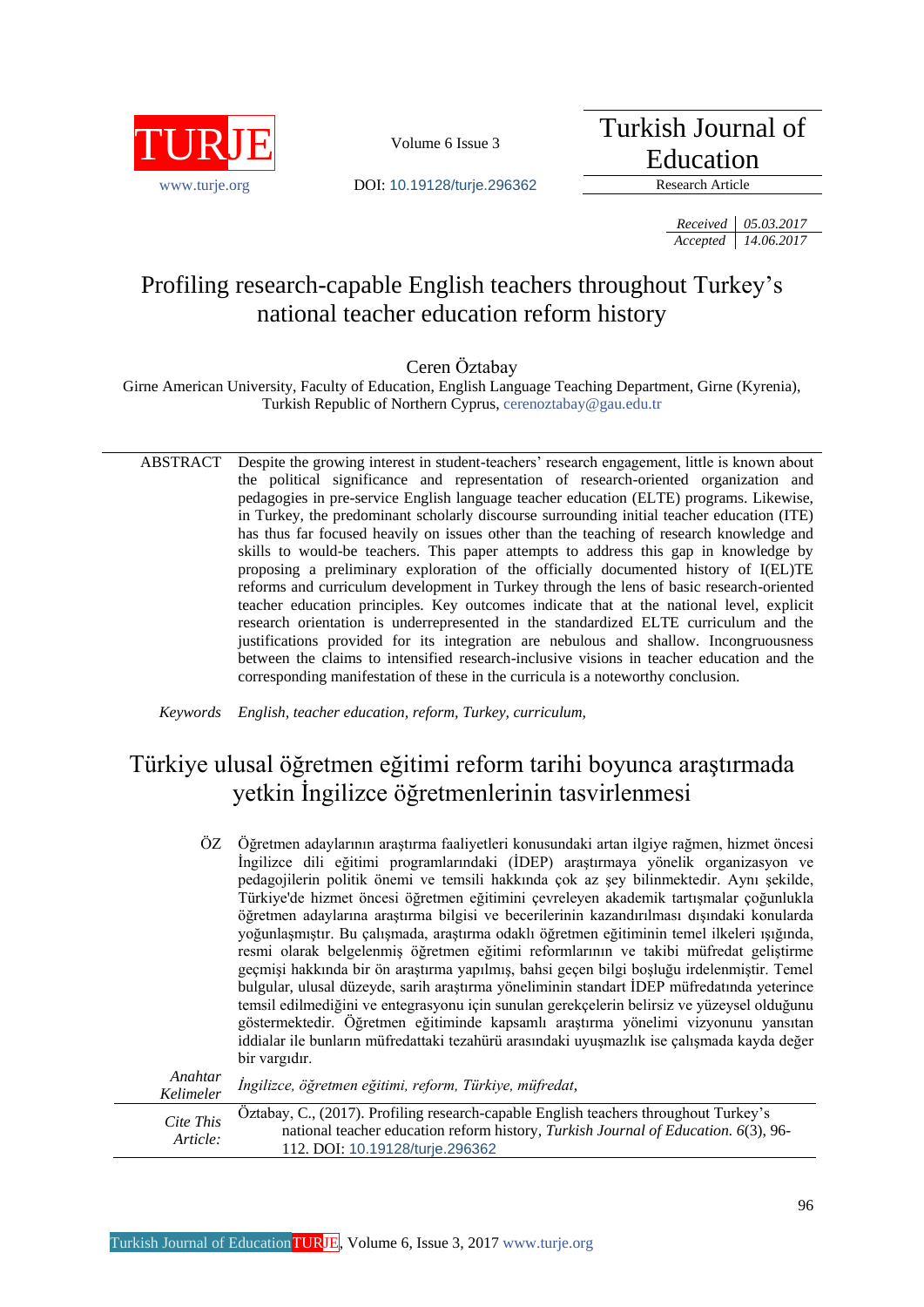# **INTRODUCTION**

Excellence in education is actualized principally by the tireless efforts of 'excellent' teachers. Today, there is an ever-growing scholarly interest in how modern-day teacher excellence is construed and justified globally in view of the peculiarities of local education systems enfolded in their sociopolitical and -economic milieu. Unsurprisingly, international research into teacher education policies concerning prospective teachers' equipment of desirable knowledge and skills has also gained much currency in this regard (Lindsay & Ginsburg, 1995; McBride, 1996; Furlong, Cochran-Smith & Brennan, 2009; Earley, Imig & Michelli, 2011).

The Republic of Turkey is but one of those contexts wherein pre-service (initial) teacher education (TE) historically underwent dramatic reforms in the light of evolving national education visions and missions, especially since the 1980s. It is widely recognized that the EU accession process the country is undergoing has played a particularly key role in the (re)shaping of national education and subsequently, teacher education, in the name of national advancement (Cakiroglu & Cakiroglu, 2003). Set against the backdrop of 'professionalism', the institutionalization and standardization of teacher education in the country have together been one of the most substantial outcomes of these educational development efforts.

In fact, formal teacher education practices in Turkey are rooted in the 1800s. However, the unification and transfer of the responsibility to the nation's universities dates back to 1982 – a date that also marks the foundation of the Turkish Higher Education Council (HEC) as part of a significant tertiary education reform at the national level. Following a relevant constitutional law passed in 1981, the scattered Turkish higher education system of independent schools, institutes, academies etc. (exclusively governed by the Turkish Ministry of Education, MoE) had been united under the roof of HEC. As part of this transformation, all of the academies were transformed into universities and the previous education institutes, where teacher education had been implemented, were converted into today's Faculties of Education (FoEs). HEC, at present, holds the sole supervisory responsibility toward all of the public and private universities in Turkey as well as North Cyprus. In the purview of this supervision lays the key, centralized protocols of accreditation, standardization and inspection for individual faculties and departments at these institutions. Initial TE programs implemented in FoEs are likewise subject to close-monitoring by HEC. The standards set for these programs include – among several other domains – program structures, length and curricula as well as module proportions, credits and even core descriptions of module content. It is also known that the fulfilment of these requirements plays a particularly critical role in HEC's verdict of approving the launch of any proposed university-based initial teacher education (UBITE) program of studies (Grossman, Sands & Brittingham, 2010; Yuksel, 2012).

The history of HEC's various main acts and interventions within UBITE is well documented and has long been a matter of heated debate among Turkish scholars (Kucukahmet, 1986; Karagozoglu, 1991; Altan, 1998; Simsek & Yildirim, 2001; Cakiroglu & Cakiroglu, 2003; Guven, 2008; Yuksel, 2012; Ozcan, 2013). In this paper, however, the officially documented history of national UBITE will be explored through the lens of basic research-oriented teacher education principles. This has been a remarkably neglected aspect of the possible interpretations of UBITE policy-making in Turkey, especially as far as English language teacher education (ELTE) is concerned. This is particularly important a research area to be recognized and advanced in the context because, as the current paper aims to highlight, research-oriented teaching and teacher education (including ELT(E)), in keeping with the international interest and activity concerning the subject, has been ingrained increasingly in the national education agenda.

### **LITERATURE REVIEW**

### **Evidence-Informed Practice and Teacher Research**

Over the past sixty years, the political and practical utility of education research has received considerable critical attention. The existing literature abounds on a polarized opinion on the subject. On the one hand is the assertion that, ideally, all educational inquiry must target direct relevance for and measurable impact on teaching (Hargreaves, 2007). On the other hand, lays the conviction that this vision, 'diagnostic' in nature, is neither plausible nor desirable, given the contexuality and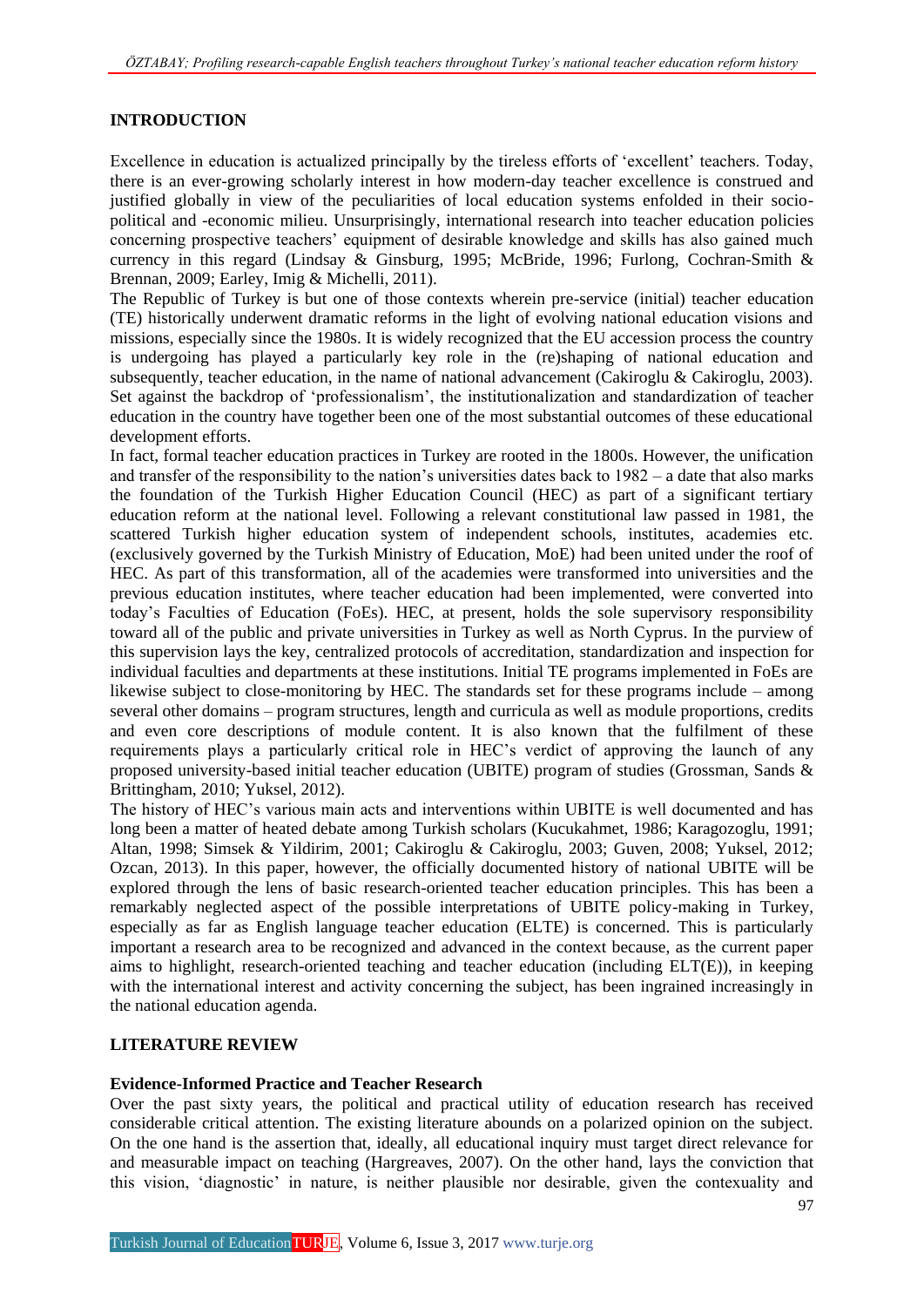complexity of educational activity (Davies, 1999); and also the argued misconception of 'context-free evidence' in education research to supply purely impartial guidelines for practice (Hammersley, 2007). The former outlook on educational inquiry endorses the 'engineering model' for the envisioned corresponding research activity. In this view, the primary function of rigorous educational inquiry is to 'exert a direct influence on educational action in the areas of policy and practice, generating evidence of what works' (Elliot, 2007, p. 67). The latter position, however, does not accept this model of research as the precept of educational inquiry but as a desirable mode, underscoring the significant value of the 'enlightening model' of research in education. As such, the priority set for rigorous educational inquiry is 'to shape the way people think about situations and the problems they raise' (Elliot, 2007, p. 67). Although several well-argued and convincing accounts exist for both ends of the research-practice continuum, common ground seems to have been found as to a shared, fundamental aspiration of enhancing the quality of both of the concerned domains and forging a closer and more productive interlink (i.e. evidence-informed practice/education). Slavin (2002)'s reasoning captures these perceived needs in education concisely. He wrote: 'Education is an applied field. Research in education should ultimately have something to do with improving outcomes for [learners]' (p. 20). Likewise, Cordingley (2004) (among several others) accentuates the potential value of encouraging practitioners in education 'to look at [research] evidence as a means of improving practice and enhancing learning' (p. 83). The field of language teaching in particular has also had its share of debates concerning the most needed and potentially conclusive modes and sources of related research that would maximize learning outcomes. According to some, the future advancement of the enterprise lies in neuro-scientific developments, research on the biology of the human brain and cognition studies (Stapleton, 2014). Whereas others assert that insights from the psychology, linguistics and social sciences research in general must continue to construct awareness and understandings of 'effective' pedagogy in the social and dynamic context of the individual language classroom (Kiely, 2014). At the practitioners' end, in turn, language teachers' conceptions of research and its practical relevance has correspondingly grown in importance as a subject of empirical research (Brindley, 1991; Reis-Jorge, 2007; Borg, 2009; Gao, Barkhuizen & Chow, 2011; Tabatabaei & Nazem, 2013).

Indeed, numerous scholars have long been deliberating the possible ways of re-positioning the teachers (and other education practitioners alike) amid these epistemological tensions concerning the argued 'disagreeable' disjunction between educational practice and research. Central to these discussions is the widely renowned idea of what is broadly understood today as 'teacher research', or more inclusively, '(education) practitioner research'. One of the several definitions of the notion reads; 'all forms of practitioner inquiry that involve systematic, intentional, and self-critical inquiry about one's work' (Cochran-Smith & Lytle, 1999, p. 22). Other compatible conceptualizations also highlight that teacher-initiated inquiry must be systematic and informed by the teacher's own previous or ongoing practice or, at minimum, their own professional context (Freeman, 1998; Borg, 2010). At heart, teacher research aspires to facilitate a fruitful and preferably inartificial interfusion of research activity – in terms of both following/reading published research and undertaking it individually or collaboratively – with the teachers' 'way of working'. It is seen by its proponents as a much needed balancing act in the quest of evidence-informed practice in education by preparing and empowering teachers, alongside researchers and other stake holders, to actively engage with and contribute to the professional discourse, knowledge production and decision-making in the field. In Munthe and Rogne (2015)'s words, advancing the 'scholarship agenda of the teaching profession' (p. 17) is in the purview of enabling research engaged teachers who are not only adept at mediating the complexities of their workplace but also can venture collaborative innovation and positive change in a systematic and accountable manner.

## **Conceptualizations and Reported Practices**

Unsurprisingly, inspirations from the aforesaid 'research-engaged teacher' visions have had noteworthy repercussion in initial teacher education (ITE) in diverse contexts, commonly in the form of an increased integration of research elements (compulsory or elective) into the program curricula such as research methods/skills courses and 'teacher research' projects/dissertations (van der Linden, Bakx, Ros, Beijaard & Vermeulen, 2012). However, a review of previous literature suggests that considerably more is known about the latter mode of student-teacher research learning and engagement. Both in language teaching particularly and social sciences generally, views have been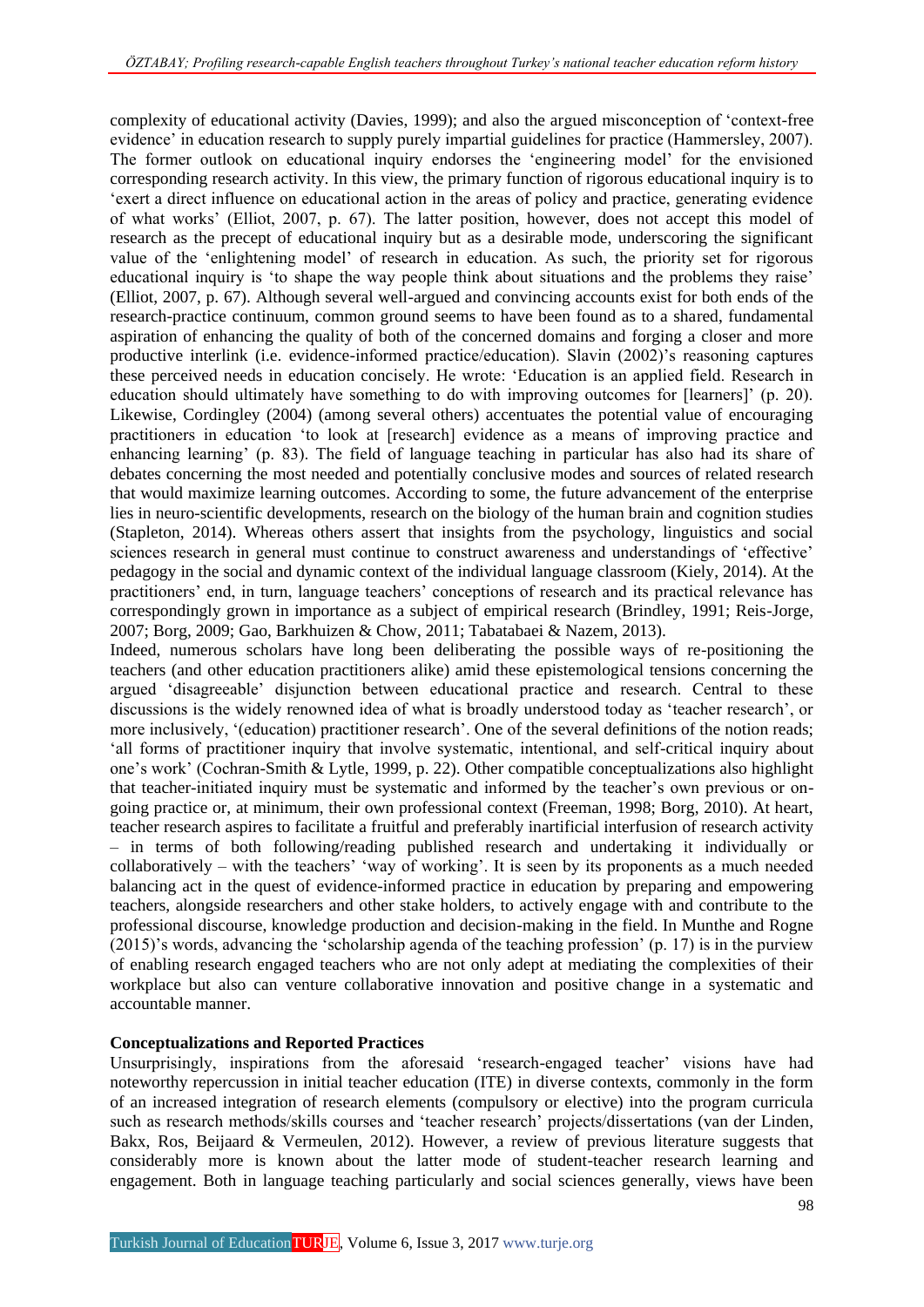expressed as to a lack of substantial and cumulative scholarly dialogue concerning the detailed types, objectives, pedagogies and provision of introductory research methods/skills units designed for wouldbe practitioners (Garner, Wagner & Kawulich, 2009; Borg, 2013). Likewise, in ELT, Nguyen (2013) argued relatively recently that the existing knowledge-based models of teacher education, four of which she scrutinized in her comparative study, must be expanded to represent more explicitly the 'increasing attention to research knowledge and skills as an important part of language teacher professional development' (p. 49). Borg (2003) has proposed the term 'research education' (RE) to conceptualize such provision of methodical instructional processes to pre- and in-service language teachers oriented for building 'the attitudes, knowledge and skills which they require to engage in an informed way with research in the course of their professional lives' (p. 41). For the purposes of this paper, this term is adopted to characterize possible research and research-related pedagogical organization and activity in pre-service (E)LTE as represented and justified at the national policy level.

As mentioned earlier, previous studies have revealed that research education in ITE can be 'teacher research' oriented – that is, delivered as modular units immediately before or at the time of school placements and teaching practice (usually in the final year of studies) so that STs are equipped and aided by the teacher educators to systematically investigate an aspect of their personal teaching experience (Wallace, 1996; Volk, 2009; Trent, 2012). However, a limited number of alternative studies have also shown that not all ST research will be designed for simulating teacher research at the pre-service level (Jones, 2004; van der Linden, 2012; Lombard & Kloppers, 2015; Öztabay, 2015). Darling-Hammond (2006) used the term 'research inquiries' to categorize these complementary pedagogical activities that enable STs to further engage in research about teaching and education in generic terms but not necessarily their own teaching practice (e.g. 'shadowing' tasks and classroom observations, randomized surveys, small-scale interview studies, stand-alone literature reviews, article critiques, proposal writing exercises etc.) (p. 107). Underpinning these research education efforts is, the author states, a commitment at the program level to help STs to develop the data collection, careful observation, analytical thinking and questioning skills necessary to nourish a critical and reflective outlook towards practice in general – skills deemed crucial for facilitating ideally a life-long disposition of 'adaptive expertise' beginning from the earliest stage of the STs' professional lives. Loughran (2006) similarly argues for the adoption of a 'student teacher as researcher stance' in initial teacher education. He underscores a pressing need for enabling STs to acquire 'a growing understanding of the diversity of approaches to conducting and portraying research' in education (including modes of teacher research) as reflecting 'the diverse possibilities for bridging the theorypractice gap' and novel, personally meaningful ways of 'conceptualizing and articulating professional knowledge and learning' (p. 146). He further argues that through this approach, STs 'may be encouraged to grow beyond the technical and into the independent, autonomous and sophisticated professional pedagogues primed to teach for understanding' (p. 148). Munthe and Rogne (2015) refer to the principal objective of research-oriented ITE as emphasizing inquiry into school practices as well as teaching and learning in general. Aulls and Shore (2008) describe 'inquiry-driven' educational organization whereby activities like research, problem solving, project-based investigations and discovery learning are all 'curricular imperatives' rather than 'optional add-ons' (p. 23). However, Toom, Kynaslahti, Krokfors, Jyrhama, Byman, Stenberg, Maaranen and Kansanen (2010) argue that it is perhaps the inquirer's disposition and mindset towards teaching and professional development that should be prioritized in research-oriented ITE over – but alongside, nevertheless – technical research skills and knowledge. In a similar vein, Borg (2013) questions the extent of authenticity and 'representativeness' (p. 210) of the (teacher-) research projects undertaken as part of already demanding and compartmentalized award-bearing courses. Numerous empirical studies further provide substantial evidence regarding the challenges of implementing student-teacher research during field placements including time-management, feasibility, relevance, rigour, support and cooperation, 'identity' issues and so forth (Goodman, 1991; Wallace, 1996; Ur, 1998; Labaree, 2003; Kotsopoulos, Mueller & Buzza, 2012; Öztabay, 2015).

Variation in the conceptualizations of research and research-oriented pedagogies in different ITE programs is naturally foreseeable and hence worth scrutiny. However, as empirical research into the political significance and representation of the phenomenon as a whole has received scant attention in the geographical context of this study (Turkey), the foregoing insights into some of the most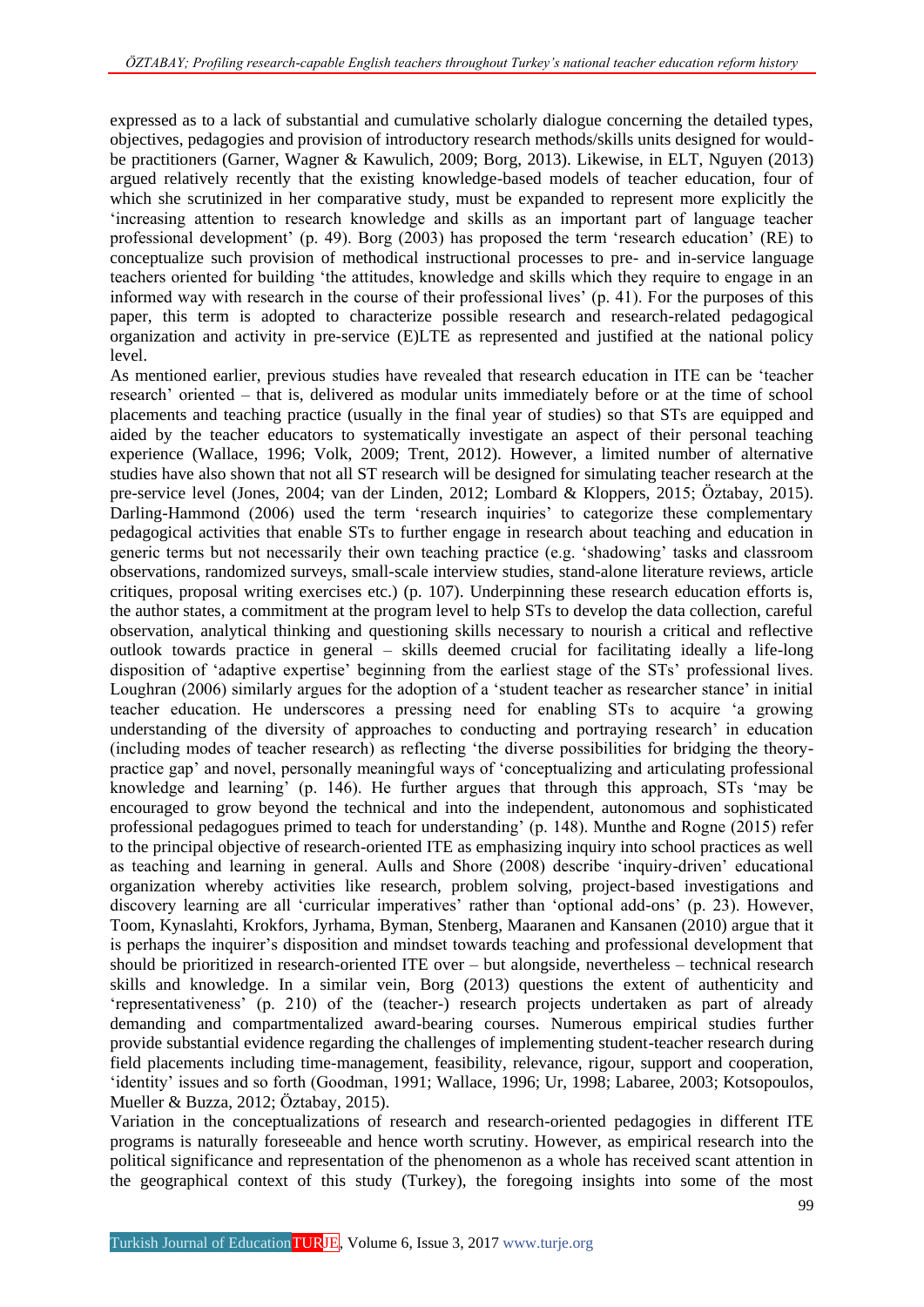rudimentary modes of research orientation in ITE pedagogies will inform the focused policy and curricular design-related analysis this paper presents. While a variety of definitions of the constructs 'inquiry' and 'research' have been suggested in the relevant literature, for the purposes of the paper, they will be used interchangeably.

#### **Turkey's Pre-Service Teacher Education Reforms**

As mentioned earlier, the majority of existing debates pertaining to university-based initial teacher education (UBITE) in Turkey are situated centrally within the reform history of the enterprise, commenced with the establishment of HEC in 1982 and continued with the major restructuring and minor revising acts in 1997 and 2006 respectively. Multiple 'insider' expositions by program implementers of the 'aftereffect' and accommodation of the 1997 reform movement especially, owing to its gravity, have played a pivotal role in casting the current understanding of UBITE in the country (Kucukahmet, 1986; Karagozoglu, 1991; Altan, 1998; Simsek & Yildirim, 2001; Cakiroglu & Cakiroglu, 2003; Guven, 2008; Grossman et al., 2010; Yuksel, 2012; Ozcan, 2013). A full discussion of these accounts lies beyond the scope of this paper. However, Simsek and Yildirim (2001) usefully summarise the key reform areas wherein change was most momentous. According to the authors, the pre-reform 'anomalies' somewhat rectified included the shortage and oversupply of teachers of certain subjects, scarcity of teacher educators specialised in pedagogy and teaching methods, malfunctioning collaborative infrastructure between FoEs, HEC, MoE and schools, inadequate school experience provided for STs and an overreliance on theory input at the expense of practical application. As regards ELT, the year also marks the date when English was introduced to primary schools (Grade 4 rather than the previous Grade 6 onwards) and made a compulsory study subject, increasing the demand for more qualified English teachers in turn (Kirkgoz, 2007).

The 2006 UBITE reform (or so-called modernisation) in Turkey was inspired by the European Union's report titled as the Green Paper on Teacher Education in Europe published in 2000; and was driven with an aim of updating the previously modelled curricula to address those aspects that proved inefficacious or 'too restrictive' in time (Kavcar, 2003). One of the main inspirations taken from the EU countries' TE approach was the vision of an elevated profile for teaching as a profession and teachers as professionals. Correspondingly, a considerable increase in the overall proportion of the 'General Culture' modules in the UBITE curricula was implemented, which, as an objective, aspired to delineate a 'modern', knowledgeable teacher profile, aware of contemporary developments in education and information technologies (Öztabay, 2015). As for the teachers and teacher candidates of English and other languages, this EU-inspired vision brought about a requisite to teach more communicatively and assess more formatively than before (Kirkgoz, 2007). Expectations of accountability concerning professional decision-making and self-development also rose higher (Koksal & Convery, 2013).

### **Empirical Work on Research-Oriented Pedagogy in Turkey's Teacher Education**

As the following analysis of the officially documented evolution of the curricular accommodation of UBITE reforms aim to highlight, in harmony with the 'professional teacher' stance taken politically, explicitly intended research education has also had some coverage in the reformed and revised curricula. Despite this, however, a limited number of Turkish authors eclectically voiced opinions concerning an observed, prevalent dearth or marginalisation of research orientation in UBITE pedagogies, including the mode of teacher research simulations. Cakiroglu and Cakiroglu (2003) assert that national UBITE's curriculum content does not reflect sufficiently 'the intellectual movements in the field of education' (p. 260). They further argue that in-service teachers are offered few opportunities, if any, to explore the possible, systematic ways of screening, evaluating and improving their performance. In an interview study with in-service teachers, Balkar (2014) found that the participants perceived the theory-practice connections made during their pre-service education as weak and irrelevant, expressing positive views towards the idea of more research-informed teacher education policies and pedagogies. The author goes on to argue that explicitly intended research education units (e.g. research methods modules) as well as the 'clinically-based' units in the curricula (e.g. Teaching Practice, School Experience) 'should [therefore] be given more importance in teacher education' (p. 28). Similarly, Akyel (2015) reports on a recent effort of running concomitantly two final-year research education units, namely, an innovative teacher research module and the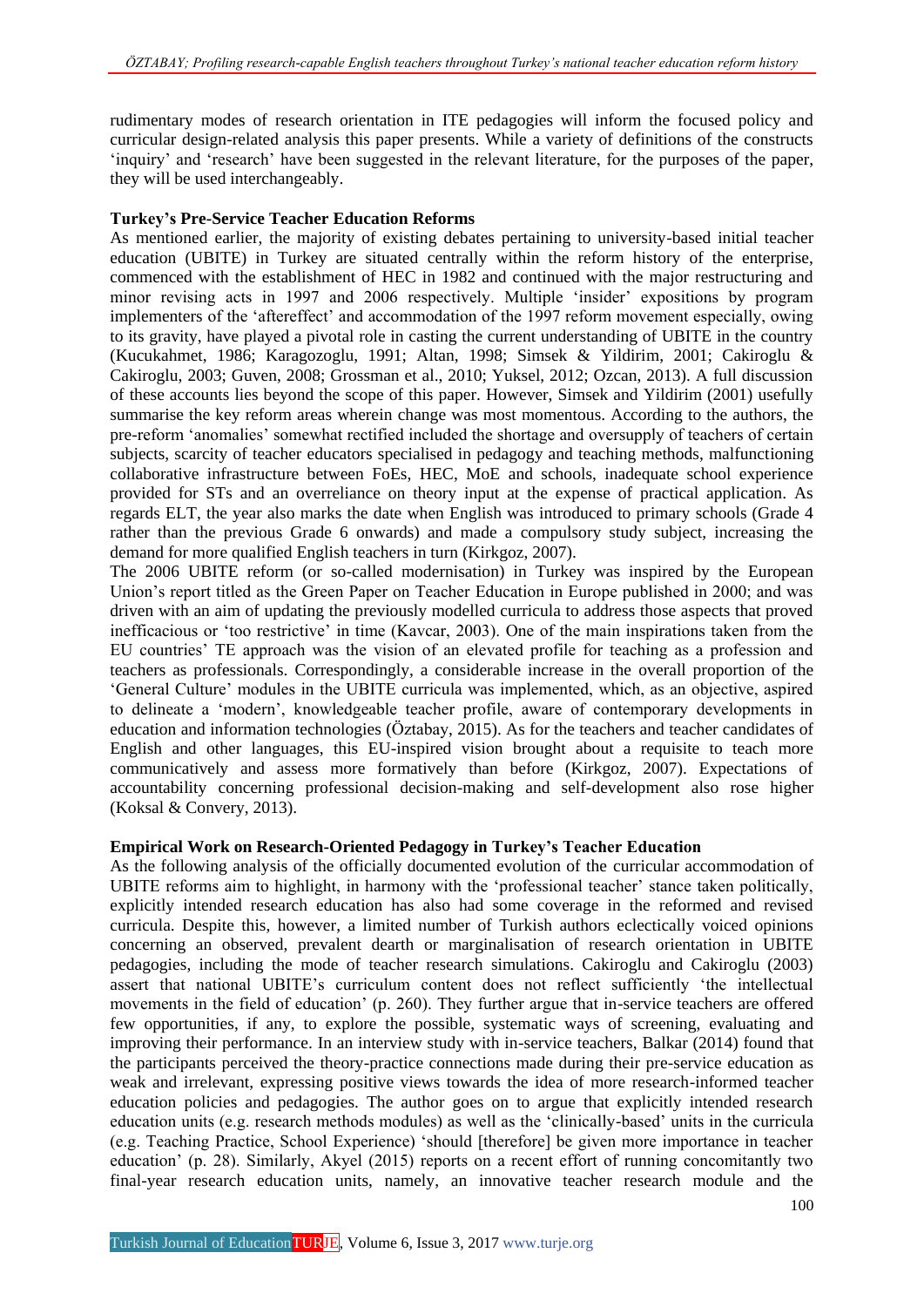standardised practicum module in the ELTE curriculum. Following a qualitative investigation, the author found that the participant STs benefitted from their teacher research experiences in terms of the ability to problematize aspects of their practice in particular and reframe their conceptions of teaching and learning in general. Akyel (2015) posits that the STs illustrated raised awareness of the classroom as a 'site of inquiry to examine' (p. 1) as well as an increased appreciation of research activity as relevant to and important for teachers' performance and professional development. At the level of policy-making, in a recent documentary study of teacher education standards, Koksal and Convery (2013) found that the ability and capacity to reflect on practice with a view of improvement is not covered as a desirable teacher competence by MoE. In a comprehensive proposal report promoted and published by the Turkish Industrialists' and Businessmen's Association's (TÜSİAD) Social Policies Commission, Ozcan (2013) argues, in great detail, how the current four-year-long national UBITE model must be extended and completely reformed to restore the 'respectability' of the teaching profession and practitioners. As part of his proposal, Ozcan (2013) envisions UBITE curricula wherein theory and practice are equated and addressed in tandem. He further suggests that school-based experiences for STs must start from year-one and comprise several activities and assignments which would help them to observe, reflect on, analyse, discuss, inquire into and conduct research on their own and others' practice as well as professional learning experiences.

# **METHODOLOGY**

### **Research Design**

The present analysis has a focus on the national four-year-long BA in English Language Teaching degree and its previously documented national curriculum versions. Currently, there are 58 modules in the national, standardised BA in ELT curriculum, which populate three main module categories. These are, namely, Subject Matter (*Alan ve Alan Bilgisi*), Pedagogical Formation (*Meslek Bilgisi*) and General Culture (*Genel Kültür*) categories. The overall distribution of the module categories across the curriculum is 59%, 22% and 19% respectively. In total, 175 hours of study is schemed of which 143 is theoretical (*teorik*) and 32 is application/practice (*uygulama*). Some examples for the Subject Matter modules include Linguistics, Language Acquisition, English Literature, Translation Studies, ELT Approaches and Methods, Morphology, Language Skills, Teaching Young Learners, Electives, and so on. The Pedagogical Formation module category consists of such modules as Classroom Management, Assessment and Evaluation, School Experience and Teaching Practice, Education Psychology, Teaching Principles and Techniques, Counselling etc. The modules that populate the General Culture category include Computer Skills, Effective Communication, Community Service, Turkish Education History and Principles of Atatürk, and so forth.

The majority of the BA in ELT modules are 'fixed', meaning that a module becomes available only in the academic term that it is due (either autumn or spring term). Therefore, for example, if a studentteacher fails or withdraws from a given spring term module, they need to await the next spring term to re-take it.

According to HEC's official student portal, 52 universities in Turkey (public and private) currently offer the ELT degree. However, alternative sources specify that the actual number of the ELT courses is over 90 (Mahalingappa & Polat, 2013, p. 375); albeit this number is less conclusive as it may or may not include postgraduate-level courses (MA and PhD). Six other universities in the Turkish Republic of Northern Cyprus – supervised by  $HEC$  – also qualify local English teacher candidates utilising the same, core BA curriculum (Öztabay, 2015).

### **Research Questions**

In exploring the official, historical position of educating research-capable English teachers in Turkey, the paper addresses the following research questions:

(1) What mentions of 'research' are there, if at all, in the Turkish HEC's selected documents about UBITE history and practice?

(2) What are the modules in the initial ELTE programme's national curricula models that are explicitly framed to involve research education?

(3) How have these explicitly intended research education modules evolved in time as reported in the selected HEC documents?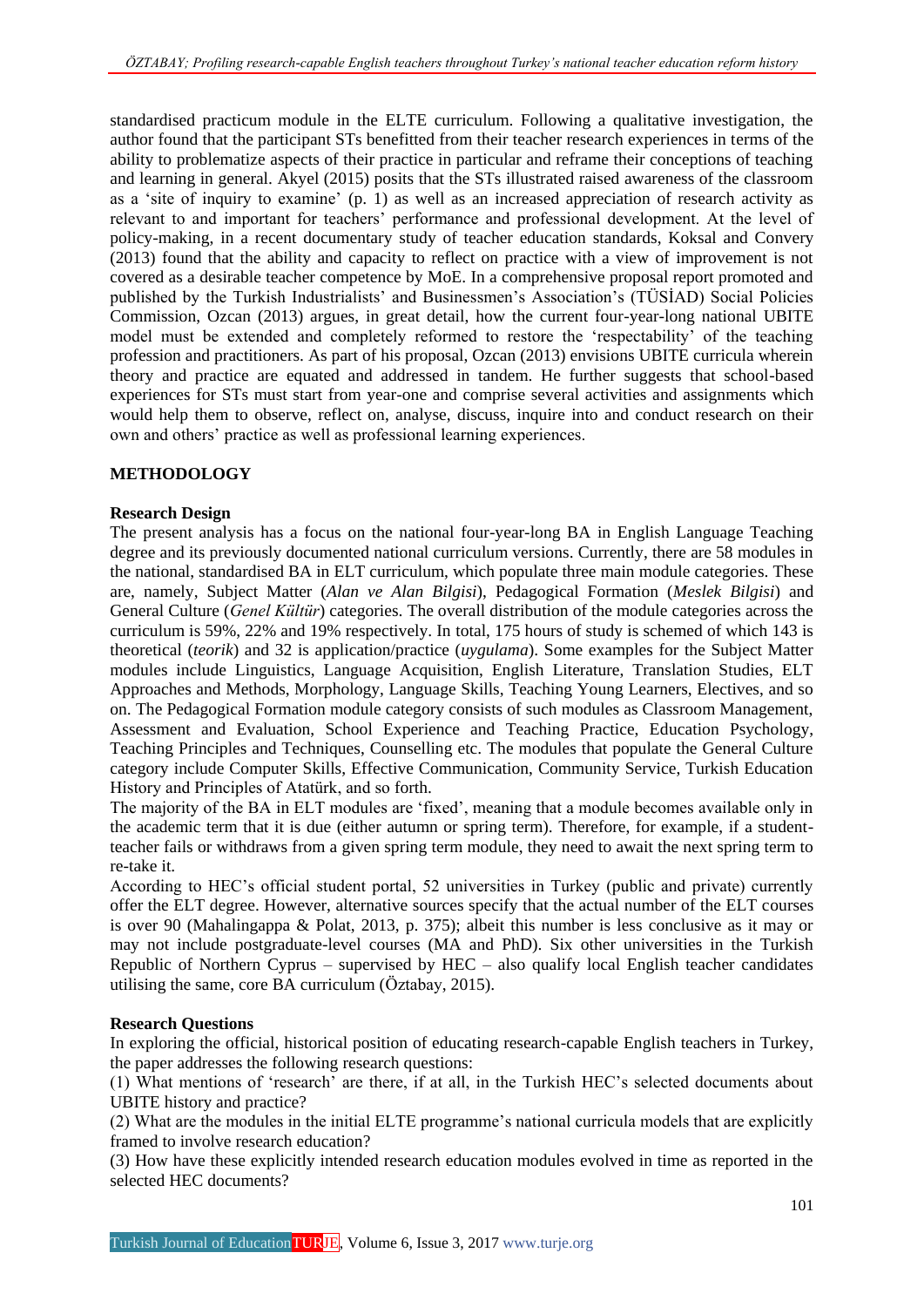### **Dataset and Analysis**

In the current investigation, the dataset comprised three official documents published in Turkish by HEC in 1998 and 2007 (one major and two auxiliary) (see Higher Education Council, 1998; 2007; 2007a). These were accessed from a small archive of formal HEC publications made available for general public on HEC's official website. The selection criterion specified prior to the archive's screening process was for the potential document(s) to be exclusively and explicitly about national teacher education. Only the aforesaid documents met this criterion. Those HEC publications concerning national higher education in general, which formed the majority of the online archive, were hence disregarded by reason of irrelevance.

The selected documents were close-read several times before analysed inductively. Firstly, a keyword analysis was undertaken to identify and highlight all uses of the word 'research' (*araştırma*) in the three manuscripts (in *.pdf* format). Secondly, the documents (along with the in-file highlights) were uploaded on the qualitative data management and analysis software, ™QSR-NVivo 10, for refined thematic analysis (coding). In total, 53 uses of the keyword were identified in the major HEC publication. 12 of these were interpreted and categorised as 'relevant', appropriate for reporting on in this paper. The refinement (or selection) criteria set for the purpose was for the use(s) (in their immediate textual context – i.e. sentence and/or paragraph) to either explicitly state or imply  $(1)$ teaching research skills to teachers, (2) teachers' engagement in research and/or (3) teachers' knowledge of research. Those thematic categories eliminated as 'irrelevant' included such notions as 'research staff' and 'staff research' in academia, 'research centres' and the 'research studies' that the national documents cited.

The auxiliary documents were subjected to the same analytical act, with the same analytical priority. In total, nine relevant uses of the keyword were identified in the initial ELTE related document parts. The remainder of the content, which presented information about other local pre-service TE programs (e.g. BA in Pre-school Education), were excluded from the analysis, given the ELT focus of the present study.

The English translations of this final set of document extracts were shared – along with the originals in Turkish – with two (L1) qualified Turkish speaking colleagues for peer-review and discussion.

### **FINDINGS and DISCUSSION**

#### **What mentions of 'research' are there, if at all, in the Turkish HEC's selected documents about UBITE history and practice?**

As was mentioned earlier, three dates are considered as milestones in the reform history of UBITE in Turkey (1982, 1997 and 2007) and HEC has thus far published one major and two auxiliary official documents (664 pages in total) to provide a detailed history of the reform movements. Table 1 next demonstrates the frequency and context of the relevant appearances of the keyword 'research' identified in HEC's major publication.

Table 1

*Relevant Uses of the Keyword 'Research' in HEC's Major Publication* Context of Use Number of Appearance Research and development activities (for teachers to engage in more) 5 Research-based knowledge (to be increased in teachers) 3 Education research (to improve UBITE) 2 Classroom-based education research (to improve UBITE) 1 Research and inquiry (to be increased in UBITE curricula) 1

These few research educations related extracts identified appeared in the contexts of the two UBITE reforms in Turkey (1997 and 2006), in generic discussions of the reformed national teacher education aims and objectives. Only one reference was made to RE in the context of HEC's near-future agenda for UBITE curricula in particular (i.e. last table item above).

A review of the original and complete extracts, which laid the groundwork of the above categorization, revealed that an official recognition of research originating from real classrooms as having grassroots potential of educational advancement was not secured until the 1997 UBITE reform era. The following extract elucidates one of the key missions of the National Committee of Teacher

102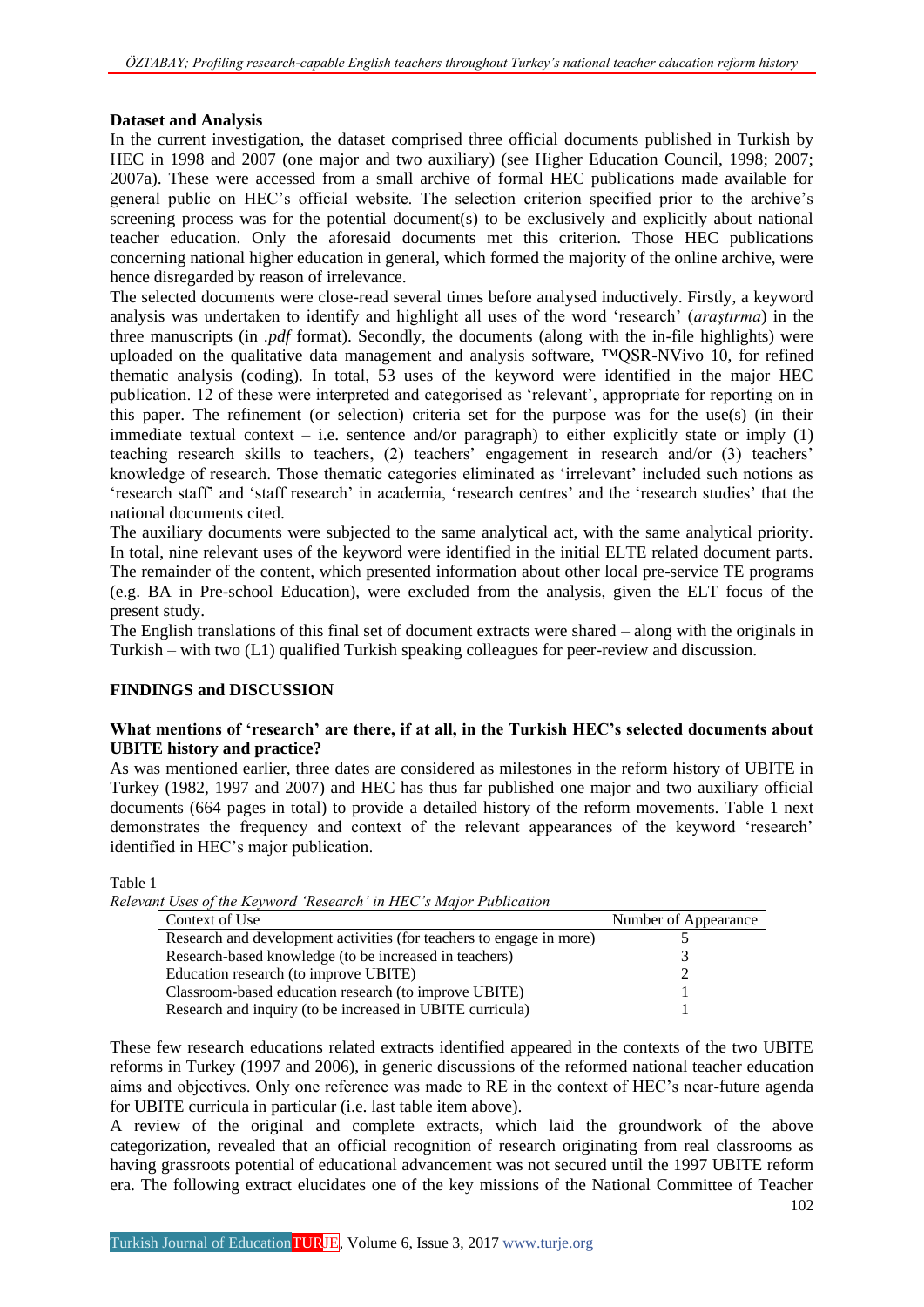Education (NCTE) appointed at the time to review the pre-reform state of the Turkish UBITE with a vision of safeguarding the viability and efficacy of the then newly animated reform movement. The committee was also entrusted with the sole responsibility to set and have applied national criteria for UBITE as well as develop and deploy 'quality control' mechanisms. At the curriculum level, the committee was given authority to structure the UBITE programmes and their content.

[...] to facilitate the widening of classroom-based educational research regarding the improvement of the quality of teaching and learning in schools (HEC, 2007, p. 49).

Yet another NCTE mission statement, presented next, particularly underscored that the outcomes of such classroom-based research would also be of important relevance and value for the betterment of the UBITE programs and their overall impact.

[...] to render the pre-service teacher education process effective and productive in light of the country's needs and priorities as well as the contemporary developments and research findings in the field (HEC, 2007, p. 49).

In the context of the second UBITE reform  $(2006)$  – or so-called modernization movement – a stronger and more explicit justification for educating and having research-capable teachers was established by HEC. As was mentioned previously, this was in view of 'professionalism' in education with inspirations from the initial teacher education systems of the EU member countries.

A significant feature of the new programs is their correspondence to those in the EU countries [aiming at] educating teachers who are not technicians doing what they are told but rather intellectuals who are problem solvers (HEC, 2007, p. 64-65).

This re-positioning of teachers as problem-solving intellectuals seems to have provided the basis for a (fairly) plainly articulated, official stance embracing a research-literate and research-capable teacher profile as a desideratum of forward-looking national education.

[...] the professionalization of teaching as an occupation and moulding of professional teachers with research-based knowledge of teaching and learning. […] teachers [as] individuals with the ability of professionally transferring research-based knowledge and educational experiences whose legitimacy are evidenced by applied teaching and learning practices (HEC, 2007, p. 87-88).

Therefore, it may be speculated that at the policy-making level, the Turkish UBITE system, at present, subscribes to the 'scholarship agenda of the teaching profession' (Munthe & Rogne, 2015, p. 17). However, arbitrary and obscure uses of the constructs of acquiring and transferring 'research-based knowledge' into practice (as desirable teacher skills) tend to give the audience of the formal HEC documents the impression of more wishful thinking than precisely envisioned and exemplified solid action in the quest. Firstly, teachers' practices have been observed to be informed, and often obliquely so, by reading and conducting research in a number of possible, complexly interwoven domains, leading to the development of or change in, for instance, propositional (factual, what is), procedural (hands-on experimentation of how to) and constructed knowledge (metacognitive, consciously reflective and criticality-informed) (Reis-Jorge, 2005). Secondly, a recognition is missing entirely as to whether or how research engagement is 'officially' surmised to 'engineer' (impact directly and measurably) and/or 'enlighten' (inform and inspire indirectly) teachers' professional judgement and practice, as has been conceptualised in the relevant literature (Davies, 1999; Elliot, 2007; Hammersley, 2007; Hargreaves, 2007). 'Transfer' (of research-based knowledge), as the word of choice, however, does seem to hint at a possible favouring at the policy-making level of the former view toward educational research and its practical function. Apparently, there is only one available description in the HEC documents of the national UBITE's role in the formal education, methodical preparation and motivation of would-be teachers concerning research activity (see extract below); and this is disappointingly shallow in terms of the nature and/or balance envisioned for pre-service teachers' acquisition, advancement and utilisation of 'research-based knowledge'.

[In the EU report on initial teacher education,] it is suggested for EU member countries' teacher education curricula to incline more towards process, problem, research and inquiry in future (HEC, 2007, p. 90).

As we shall see shortly, nor do the documented UBITE curriculum revision outcomes project a convincing, comprehensive organised act of rendering the programmes more research and inquirydriven than they have conventionally been, as had been claimed on paper.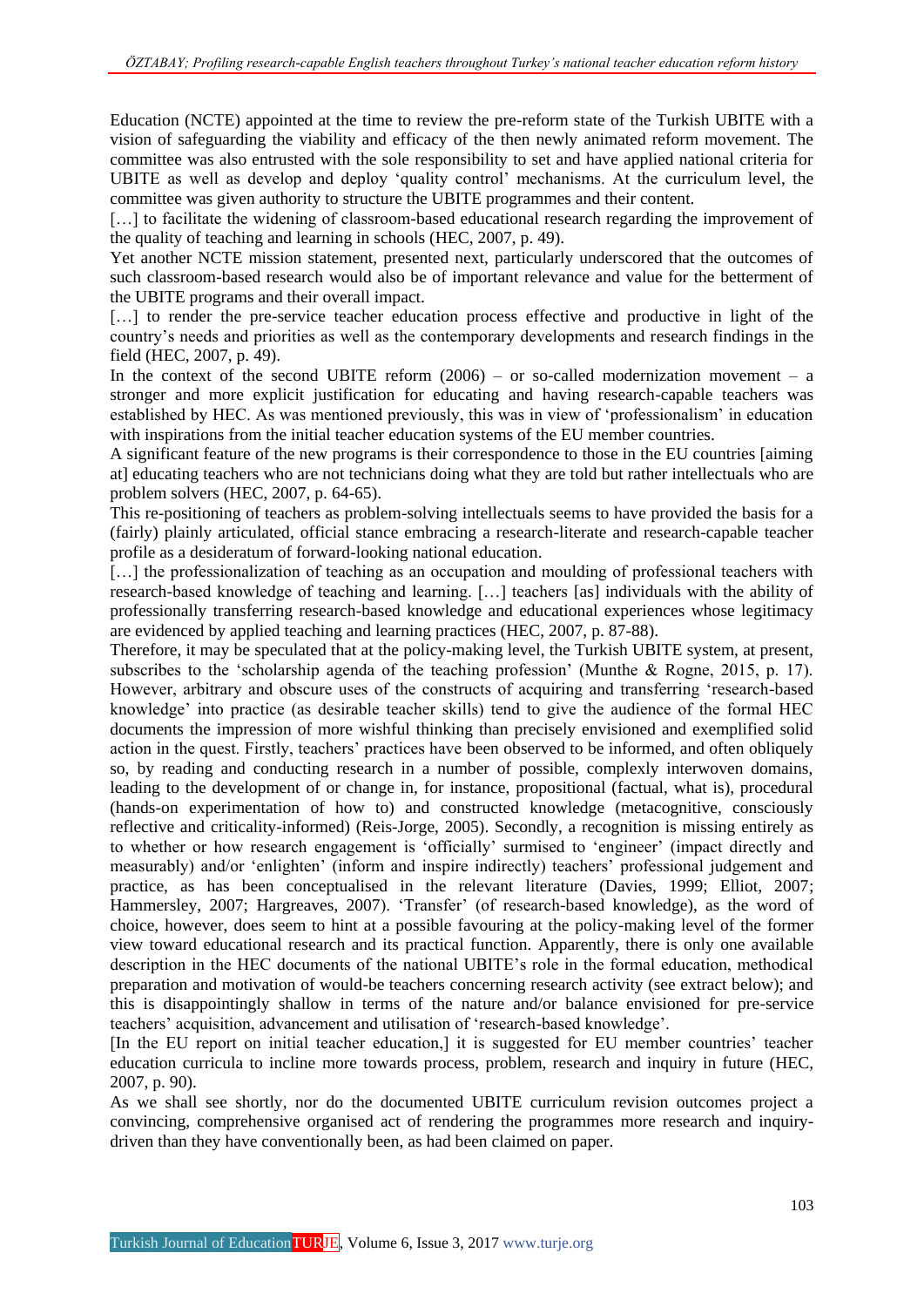### **What are the modules in the initial ELTE programme's national curricula models that are explicitly framed to involve research education?**

HEC's major publication focuses on the period between 1982 and 2007 in the history of initial TE in Turkey. Therefore, it documents three national curriculum models in total for initial ELTE (as well as other subjects) aligned with the three significant dates – 1982 (establishment of UBITE), 1997 (first UBITE reform) and 2006 (second UBITE reform).

In the first curriculum model presented (1983/84 academic year), no module that was explicitly research education inclusive appeared to be present in the four-year-long ELTE programme's curriculum.

In the second model (1998/99 academic year, post- '97 reform), a new, compulsory module generically titled as Research Skills was introduced with three credits (three lecture hours per week) and to be delivered in the penultimate year of the ELT degree studies (Year 3/Term 2). This aligns with the document extract discussed earlier regarding the up-surged interest toward the potential relevance of educational research outcomes for initial TE in the '97-reform era. Additionally, a second compulsory module titled as Advanced Writing Skills with three credits was placed in Year 2/Term 2, whose content in part involved writing skills for research and thesis work (see Table 2). Whether a finishing thesis/dissertation requirement did in fact exist was not stated explicitly anywhere in the programme and module descriptions. Today, only one UBITE programme (among 14 others), namely, pre-school education, has an explicitly-framed final-year 'research project' requirement (HEC, 2007a, p. 13).

In the final (and latest after the 2006 reform) ELTE curriculum model, the previous Research Skills module was re-titled to become Scientific Research Methods (SRM), albeit with a lowered credit of two. Also, the module was re-located to Year 2/ Term 2 (from Year 3). This reduction of module credits can be interpreted as a rather surprising move given the concurrent, scaled-up HEC plans of developing TE curricula that were 'more research and inquiry-driven'. However, the re-location of the module to the second year of studies may suggest an intention of an earlier introduction to research skills for student-teachers. The Year 2/Term 2 Advanced Writing Skills module was re-titled as Advanced Reading and Writing Skills II (ARaWS II) and hauled down to Year 1/Term 2. The module's credit remained unchanged.

Historically, therefore, two modules in the national curricula versions of the local BA in ELT degree studies have ever proclaimed an explicit role of RE. In harmony with some of the RE practices reported in the previous literature, both modules were compulsory (van der Linden et al., 2012). Among the three curriculum models documented, only the latest specified the module category that each module belonged to (i.e. Subject Matter, Pedagogical Formation and General Culture). While ARaWS II has so far been a Subject Matter module, which envisions only partial and basic research education (Table 2), SRM, which has comprehensive research education at heart, is a General Culture module. The only, relatively rich description below offered by the corresponding auxiliary HEC document illuminates the officially construed role of the General Culture module category as follows.

One of the most important assets of the new programmes is the increased proportion of the general culture modules. The aim of this alteration is to equip the teacher candidate being educated at the university level with the intellectual competence required to exist as a cultured individual. A versatile teacher candidate who has a certain amount of knowledge and capability regarding general culture and information technology and who can conduct scientific research and is able to utilise alreadyconducted research, will be more successful at meeting the requirements of contemporary education. This quality in the teacher will reflect positively on the preparation of the students s/he is educating for future. With this purpose, general culture modules such as […] scientific research methods […] have been included in the curricula (HEC, 2007a, p. 8).

It can be inferred from the extract above that a picture of an 'intellectual', research-capable teacher is portrayed for the future of Turkish education. The suggested teacher abilities of both conducting and utilising research are presumed to be of benefit for the teachers' future learners and for a better quality education. Even so, it can also be observed in the above conceptualisation – and the remainder content of the official documents – that how such a benefit would be realised in practice has remained unexplained at the policy-making level. Additionally, the categorisation of research skills development as 'general culture', which, as a module category, is endued with the smallest proportion – and perhaps the highest level of dissimilarity among member modules – in the curriculum, might imply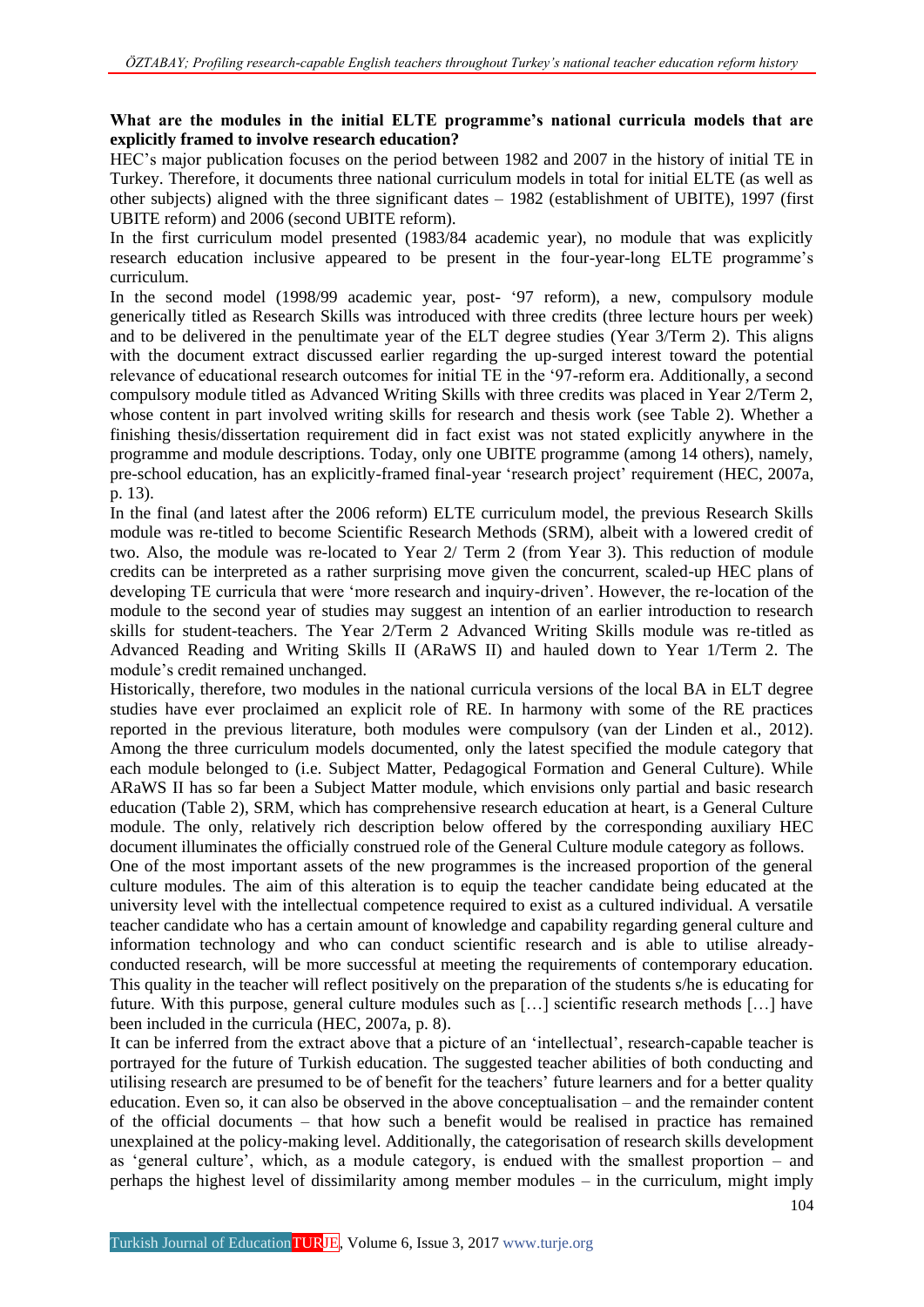that a teacher candidate's knowledge and ability of engaging in/with research is conceptualised as a desirable quality rather than an essential one.

In support of the above interpretation, it is also important to note that these 'general culture' modules are represented in the HEC documents as relatively unstable components of the core UBITE curricula. This representation (below) is besides expressed in such a way that the dispensability of these modules in fact comes across as a virtue of the 'flexible' and hence, commendable, programme structuring.

Within the extent of programme flexibility, (Education) Faculties will be able to implement different general culture modules as well as make changes in these modules in time (HEC, 2007, p. 64).

Owing to the flexible formation of the programmes, Education Faculties will be able to implement different general culture modules and replace the previous ones in time (HEC, 2007a, p. 9).

Paradoxically, however, the very programme structure favourable (in principle) for its underscored flexibility seems to in fact marginalise the already-underrepresented research education practices in the initial ELTE curriculum. Previously, scholars argued for the mainstreaming of RE inclusive modules across all BA-level subjects, including pre-service teacher preparation at universities (Kinkead, 2003; Aulls & Shore, 2008; Healey & Jenkins, 2009). Further to that, reflecting on the relevant findings discussed, it seems equally important to consider and re-consider habitually the formal conceptualisation(s), nature and aftereffects of such 'desirable' organised mainstreaming acts regarding RE in UBITE. Doing so will shed additional and valuable light on the official status and hence, potential longevity, conferred on a given RE module (or modules) in a given context and time, even if it has been 'favourably' integrated into curricula.

#### **How have these explicitly intended research education modules evolved in time as reported in the selected HEC documents?**

As was mentioned earlier, the two research education inclusive modules in the latest initial ELTE curriculum underwent modifications regarding their titles and positions in the curriculum. The analysis of HEC's auxiliary documents published in 1998 and 2007 respectively revealed that the modules' content (i.e. brief module descriptions) had also been revised. Table 2 next demonstrates how ARaWS II evolved in time as regards intended objectives.

| Chronological Development of the National ARaWS II Module |                                                                                |                                                                                                                                                                                                                                                                                                                                                                                                                                                                                                                                                                     |  |
|-----------------------------------------------------------|--------------------------------------------------------------------------------|---------------------------------------------------------------------------------------------------------------------------------------------------------------------------------------------------------------------------------------------------------------------------------------------------------------------------------------------------------------------------------------------------------------------------------------------------------------------------------------------------------------------------------------------------------------------|--|
|                                                           | Module Title and Version                                                       | <b>Module Description</b>                                                                                                                                                                                                                                                                                                                                                                                                                                                                                                                                           |  |
|                                                           | <b>Advanced Writing Skills</b><br>(Post-1997 UBITE Reform)                     | Teaching of professional writing skills necessary<br>for research and thesis writing; Application of<br>strategies of reviewing, correcting, evaluating and<br>assessing student compositions (HEC, 1998, p.<br>61).                                                                                                                                                                                                                                                                                                                                                |  |
|                                                           | Advanced Reading and<br>Writing Skills II (Post-2006)<br><b>UBITE Reform</b> ) | Critical thinking skills, higher order sub-skills of<br>reading, namely, making inferences and<br>deductions, reading between the lines, relating<br>inferences from the text to real life; reacting to<br>readings; production of different types of essays<br>(e.g. comparison and contrast, classification,<br>process analysis, cause-and-effect analysis, and<br>argumentative); basic research skills including<br>library/internet search, and basic research report<br>writing skills such as citing, paraphrasing and<br>referencing (HEC, 2007a, p. 126). |  |

Table 2

105 In terms of the module's RE-related objectives, a rather dramatic downscaling move strikes from the more advanced professional literacy skills necessary for research and thesis writing to basic information seeking (library and internet search) and research report writing skills. As Badke (2012) argues, an official act of 'dumbing down' the module requirements appear to have been endorsed by HEC (p. 172). He further speculates that an organisational move of this kind is most observable when there exists a strong perception among decision-makers (e.g. tutors, programme administrators, policy makers) of 'failure' in terms of, for example, module methods and/or student interest but perhaps most importantly, when the student-researchers' capability to engage in 'real' research is mistrusted. This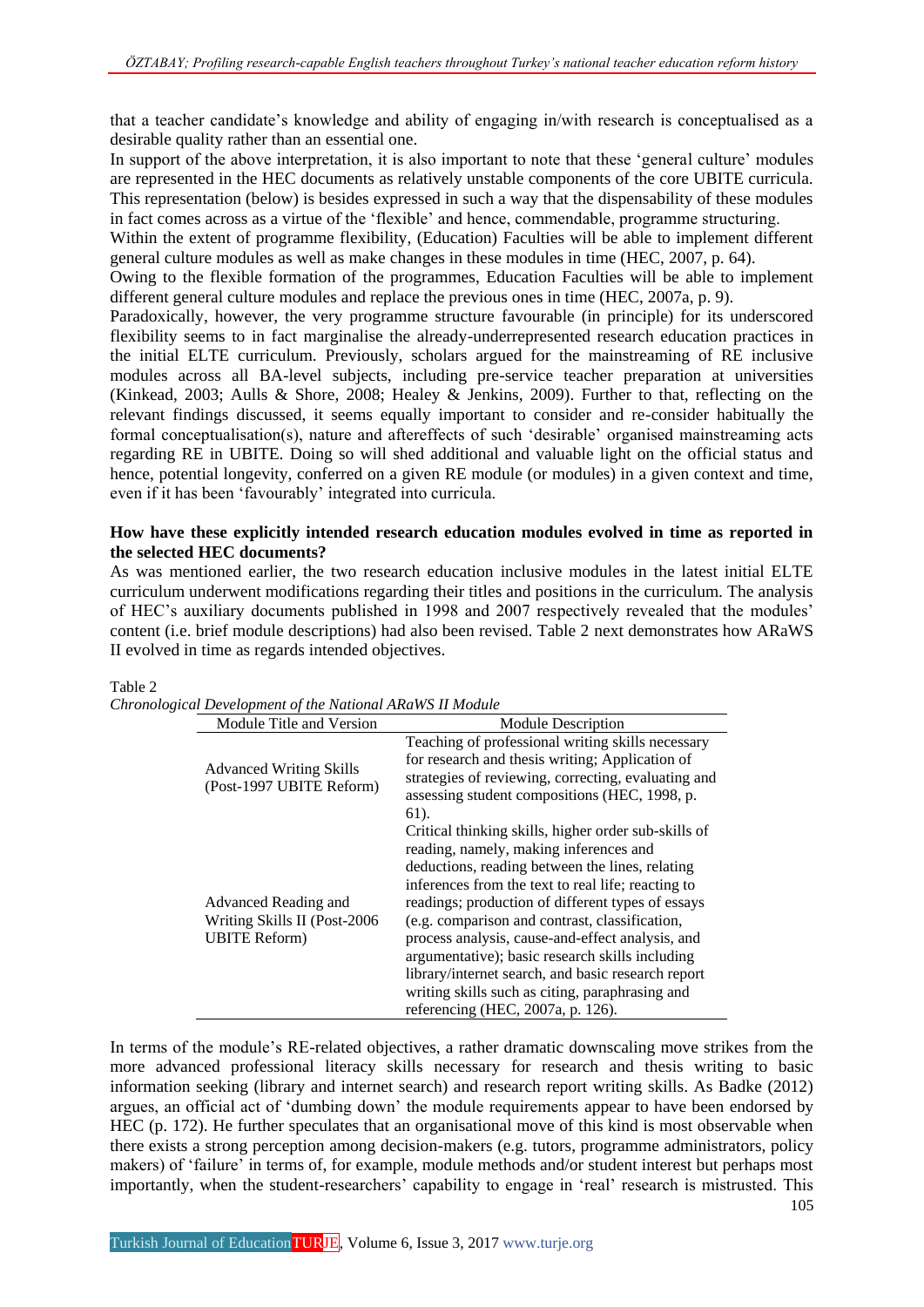latter assumption could, to some extent, account for the observed downscaling of ARaWS II's intended research education objectives on paper. Perhaps the pre-2006 UBITE reform goals of introducing first-year STs to real, full-load scholarly thinking, inquiry and writing has in time proved unrealistically ambitious (Goodman, 1991; Wallace, 1996; Ur, 1998; Labaree, 2003; Kotsopoulos et al., 2012; Öztabay, 2015) or simply inessential in actual practice, leading up to the said simplification. It remains difficult, however, to draw a firm conclusion as empirical research into Turkish UBITE policy-making in terms of RE pedagogies is as yet virtually non-existent.

Moving on, Table 3 below demonstrates the revision outcomes of the SRM module's content over time.

Table 3 *Chronological Development of the National SRM Module*

| ological Development of the National SRM Module |  |                                                             |  |  |
|-------------------------------------------------|--|-------------------------------------------------------------|--|--|
| Module Title and Version                        |  | <b>Module Description</b>                                   |  |  |
|                                                 |  | Teaching of scientific research methods and techniques      |  |  |
| Research Skills (Post-1997)                     |  | and their sampled application; getting students to          |  |  |
| <b>UBITE Reform</b> )                           |  | conduct small-scale research in their field and its         |  |  |
|                                                 |  | evaluation (HEC, 1998, p. 63).                              |  |  |
|                                                 |  | Science and scientific concepts (fact, knowledge,           |  |  |
|                                                 |  | absolute, accurate and inaccurate, universal knowledge      |  |  |
|                                                 |  | etc.); fundamental issues in the history of science;        |  |  |
| Scientific Research                             |  | organisation of scientific research, scientific methods and |  |  |
| Methods (Post-2006)                             |  | different methodological viewpoints; the research           |  |  |
| <b>UBITE Reform</b> )                           |  | problem, design and sampling methods; data collection       |  |  |
|                                                 |  | techniques (qualitative and quantitative data gathering);   |  |  |
|                                                 |  | recording, analysing, interpreting and reporting data       |  |  |
|                                                 |  | (HEC, 2007a, p. 131).                                       |  |  |

Here, contrary to the previous simplification act regarding ARaWS II, a distinct organizational move toward intensifying the SRM module's RE objectives stands out. It appears that the scale was tipped from the conceptual and practical engagement with research methods and techniques (conceptual and applied knowledge plus active fieldwork) to additionally exploring the foundations of field epistemology and methodology (science history, methodological viewpoints, notions of knowledge and truth). As Birbili (2003) reasons, 'discussions of epistemology should be placed in a historical context so students can understand their evolution' (p. 4). Nevertheless, active engagement in the phases and processes of research (from planning to reporting) remained principal in the past and present SRM module versions. Again, one possible reason underlying this move of intensification of RE aims in SRM could be a balancing act with respect to the parallel downscaling of ARaWS II's aims as the only other (supplementary) explicitly-intended RE module in the curriculum. Moreover, perhaps an advanced working knowledge of research paradigms was seen as key in qualifying and enabling the student-teachers to rationally 'argue the link between ontology, epistemology, methodology and method instead of choosing a methodology and fitting everything else around it' (Wagner & Okeke, 2009, p. 69).

As can also be observed in the foregoing module descriptions, neither AWaRS II nor SRM seems to have ever been tied, on paper, to School Experience or Teaching Practice for the prospect of simulating 'teacher research' (Wallace, 1996; Freeman, 1998; Cochran-Smith & Lytle, 1999; Volk, 2009; Borg, 2010; Trent, 2012). Therefore, it appears reasonable to imagine that the research projects assigned and completed as part of these modules, if at all, instead resembled 'research inquiries' (Darling-Hammond, 2006; Munthe & Rogne, 2015), targeting inquiry into aspects of educational practice in general, rather than the student-teachers' own practicum.

### **CONCLUSION and IMPLICATIONS**

Since the declaration of the republic in the early 1920s, teacher education has had a prominent role in the educational development agenda of Turkey. In time, valiant and persistent efforts to secularize national education, with a view to strengthening its scientific foundations, have paved the way for the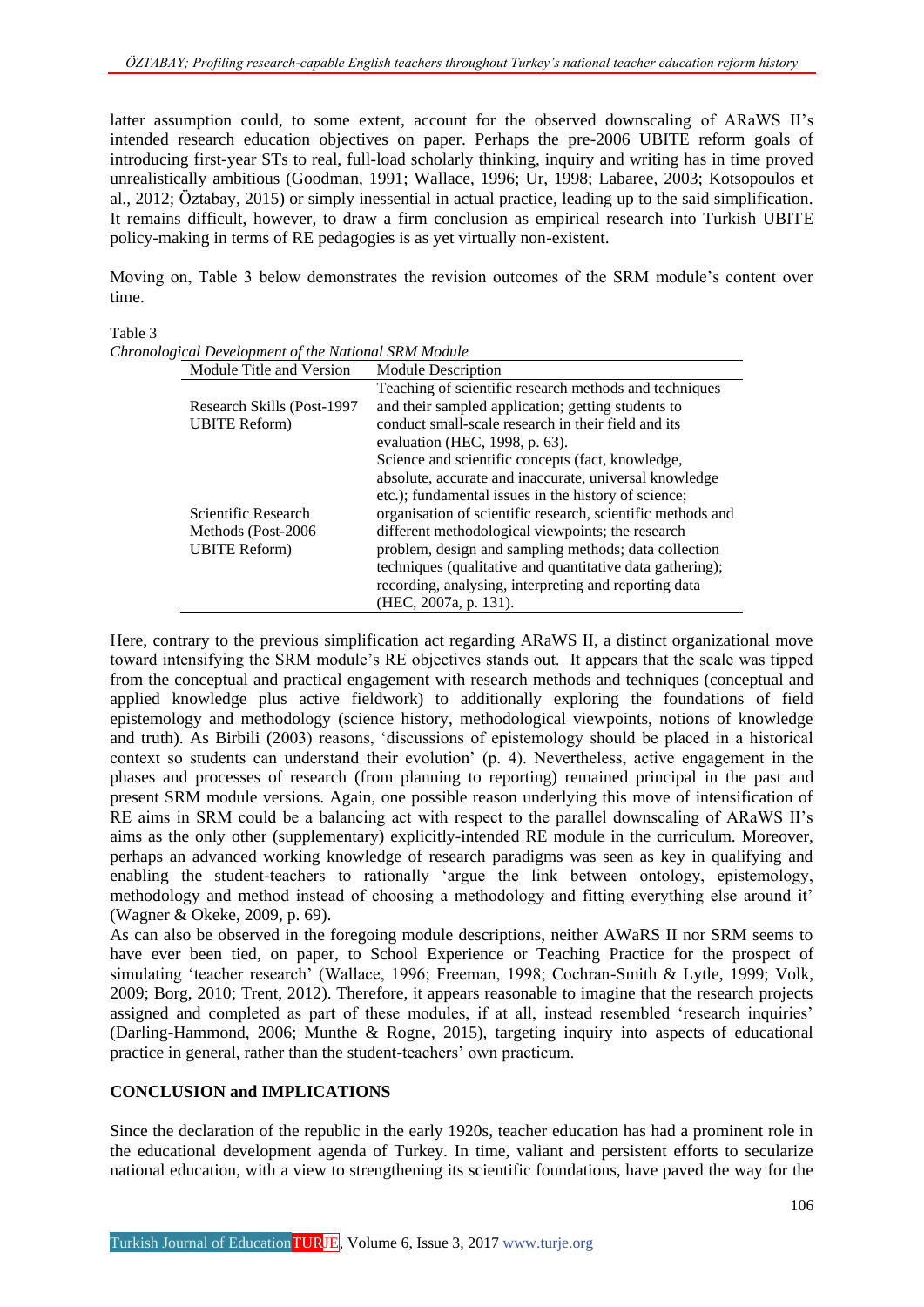centralization and institutionalization of initial teacher education (UBITE) in the country in the early 1980s. The present paper aimed to propose an alternative reading of the formally documented postinstitutionalization reform history of teacher education in the country, with a focus on initial ELTE. Namely, the paper concentrated specifically on the re-represented political understanding(s) of the significance of qualifying research-capable English teacher candidates locally, compliant with the ever-increasing attention to and research on (language) teacher/practitioner research worldwide. These 'official' statements were then complemented and contrasted with a focused analysis of the historical evolution of the standardized ELTE curriculum, considered as a practical, concrete manifestation of UBITE policy intentions in this regard.

The document analysis undertaken identifies a noteworthy incongruence between the projected 'pro' stance taken by stakeholders toward educating research-capable (English) teachers in Turkey and the apparent manifestations of their claimed vision in the national, standardized UBI(EL)TE curricula. It appears that the formally re-represented RE in TE mindset in the context is relatively nascent and narrow. Firstly, it is nascent because even decades after the introduction of (largely implied) RE as a teacher education and professional development aim in the local, re-represented TE policies, explicitly intended and methodical RE appears exceptionally underrepresented in the local (EL)TE curricula (i.e. a single module in a curriculum of 50-plus modules). Secondly, the mindset is narrow because the rearticulated (and sparsely presented) justifications for educating and 'having' (classroom-) research capable and active teachers do not seem to go beyond a generic promulgation of the idea of research, simply as a desirable intellectual activity with grassroots potential of educational change and advancement. The why and how of this formally constructed glorification of teachers' research activity (among other possible quests) were, however, left unexplained at the local (EL)TE policy level. Taken together, these findings suggest a very important role for the Turkish HEC in promoting a stronger and more itemized research education image and ensuring the viability of not only the associated mindset but also the pedagogical implementations.

#### **Implications**

Key implications of this argument for UBITE policy makers and program implementers may include, but are not limited to, first, introducing and integrating explicitly defined, categorized and wellstructured RE pedagogical activities into all modules in all years in an interrelated, progressively more challenging/engaging manner; and second, evaluating the feasibility of introducing clearly framed, meaningful yet realistic hands-on Teacher Research projects into – or alongside – those modules in the curriculum that facilitate school experience and teaching practice opportunities (e.g. reflective inquiry, exploratory practice and action research projects). In this way, it will arguably become more likely that the student-teachers are provided with adequate intellectual 'spaces' to share and discuss (both orally and in writing) their own student-research conceptions and experiences throughout the years, in and outside their classes, with their peers, tutors, the wider campus community and, where relevant, beyond.

Rather recently, it has been voiced that 'nowadays, HEC is planning to reshape pre-service education programs in Turkey' for what would be a third time in the reform history of local UBITE (Akyel, 2015, p. 12). If so, it will indeed be interesting for those involved with the subject to witness how and when this heralded reform will unfold and whether it will embrace a more explicit and comprehensive research-capable and -active teacher vision mirrored by the updated UBI(EL)TE curricula.

### **REFERENCES**

Akyel, A. (2015). Research engagement in the EFL pre-service practicum. *Language in Focus: International Journal of Studies in Applied Linguistics and ELT*, *1*, 1-14.

- Altan, M. (1998). A call for change and pedagogy: A critical analysis of teacher education in Turkey. *European Journal of Education*, *33*(4), 407-417.
- Aulls, M. W., & Shore, B. M. (2008). *Inquiry in education (Volume I): The conceptual foundations for research as a curricular imperative*. New York, NY: Lawrence Erlbaum Associates.

Badke, W. B. (2012). *Teaching research processes*. Oxford, UK: Chandos.

Balkar, B. (2014). Klinik temelli yaklasimin bilgi alanlarini kapsayan arastirma-temelli ogretmen egitimi politikasina iliskin ogretmen algilari. *Hacettepe University Journal of Education*, *29*(4), 28-45.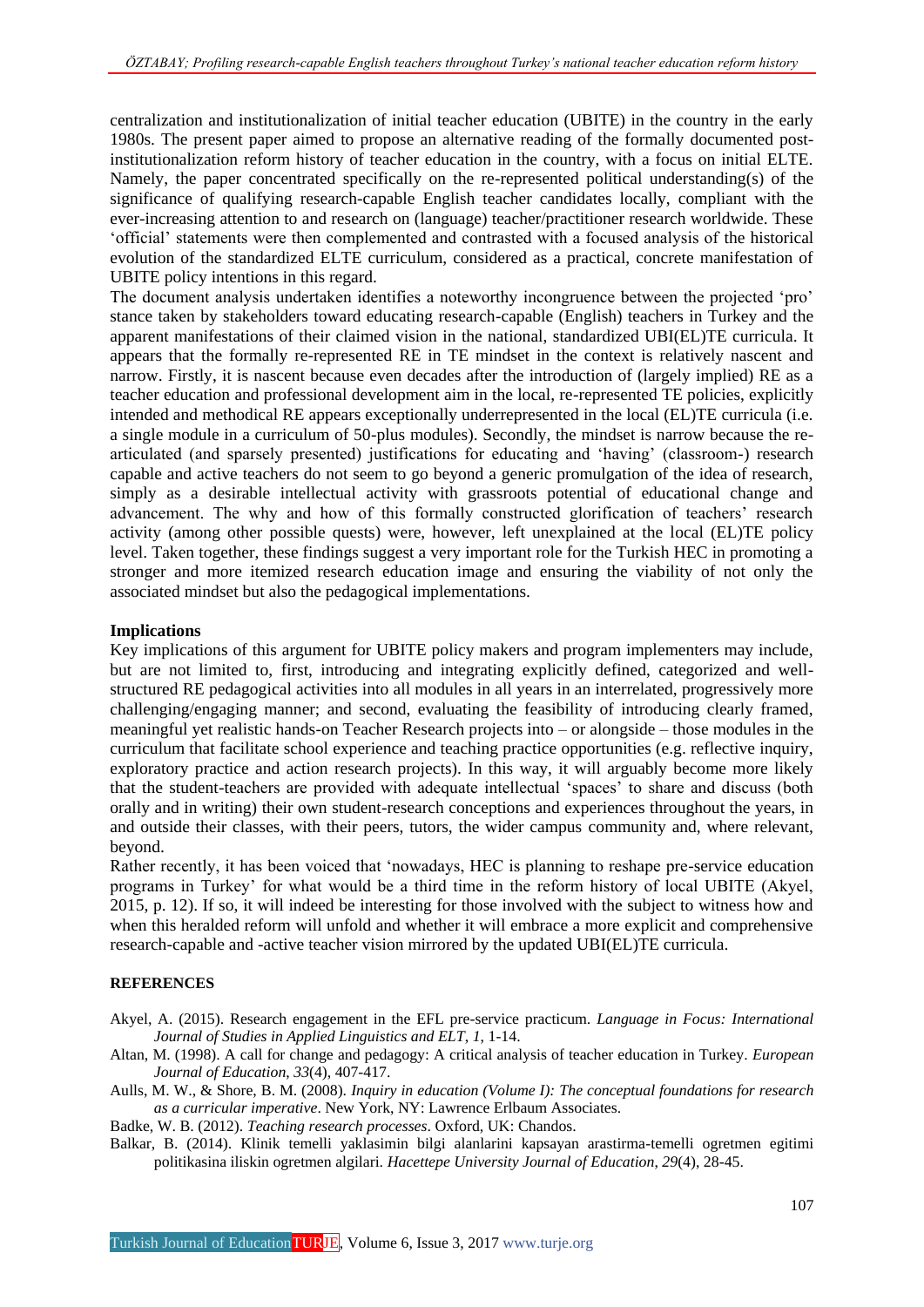- Birbili, M. (2003). *Teaching educational research methods*. Retrieved from http://escalate.ac.uk/resources/teachingresearchmethods/08.html
- Borg, S. (2003). *Research education as an objective for teacher learning*. Retrieved from http://www.education.leeds.ac.uk/assets/files/staff/chapters/Research-education-Borg-2003.pdf
- Borg, S. (2009). English language teachers' conceptions of research. *Applied* Linguistics*, 30*(3), 358-388.
- Borg, S. (2010). Language teacher research engagement. *Language Teaching*, *43*, 391-429.
- Borg, S. (2013). *Teacher research in language teaching: A critical analysis*. Cambridge, UK: CUP.
- Brindley, G. (1991). Becoming a researcher: Teacher-conducted research and professional growth. In E. Sadtono (Ed.), *Issues in language teacher education* (pp. 89-105). Singapore: SEAMEO Regional Language Centre.
- Cakiroglu, E. C., & Cakiroglu, J. C. (2003). Reflections on teacher education in Turkey. *European Journal of Teacher* Education*, 26*(2), 253-64.
- Cochran-Smith, M., & Lytle, S. L. (1999). The teacher research movement: A decade later. *Educational Researcher*, *28*(7), 15-25.
- Cordingley, P. (2004). Teachers using evidence: Using what we know about teaching and learning to reconceptualise evidence-based practice. In G. Thomas & R. Pring (Eds.), *Evidence-based practice in education* (pp. 77-87). Berkshire, UK: Open University Press.
- Darling-Hammond, L. (2006). *Powerful teacher education: Lessons from exemplary programs*. San Francisco, CA: John Wiley and Sons.
- Davies, P. (1999). What is evidence-based education? *British Journal of Educational Studies*, *47(*2), 108-121.
- Earley, P. M., Imig, D. G., & Michelli, N. M. (2011). *Teacher education policy in the United States: Issues and tensions in an era of evolving expectations*. New York, NY: Routledge.
- Elliot, J. (2007). Making evidence-based practice educational. In M. Hammersley (Ed.), *Educational research and evidence-based practice* (pp. 66-88). London, UK: SAGE.
- Freeman, D. (1998). *Doing teacher research: From inquiry to understanding*. London, UK: Heinle & Heinle.
- Furlong, J., Cochran-Smith, M., & Brennan, M. (2009). *Policy and politics in teacher education: International perspectives*. London, UK: Routledge.
- Gao, X., Barkhuizen, G., & Chow, A. (2011). "Nowadays, teachers are relatively obedient": Understanding primary school English teachers' conceptions of and drives for research in China. *Language Teaching Research*, *15*(1), 61-81.
- Garner, M., Wagner, C., & Kawulich, B. (2009). Introduction towards a pedagogical culture in research methods. In M. Garner, C. Wagner & B. Kawulich (Eds.), *Teaching research methods in the social sciences* (pp. 1-12). Surrey, UK: Ashgate.
- Goodman, J. (1991). Using a methods course to promote reflection and inquiry among preservice teachers. In B. R. Tabachnich & K. Zeichner (Eds.), *Issues and practices in inquiry-oriented teacher education* (pp. 56-76). London, UK: The Falmer Press.
- Grossman, G. M., Sands, M. K., & Brittingham, B. (2010). Teacher education accreditation in Turkey: The creation of a culture of quality. *International Journal of Educational Development*, *30*, 102-109.
- Guven, I. (2008). Teacher education reform and international globalization hegemony: Issues and challenges in Turkish teacher education. *WASET International Journal of Social, Behavioral, Educational, Economic and Management Engineering*, *2*(4), 261-270.
- Hammersley, M. (2007). Educational research and teaching: A response to David Hargreaves' TTA lecture. In M. Hammersley (Ed.), *Educational research and evidence-based practice* (pp. 18-42). London, UK: SAGE.
- Hargreaves, D. H. (2007). Teaching as a research-based profession: Possibilities and prospects (The teacher training agency lecture 1996). In M. Hammersley (Ed.), *Educational research and evidence-based practice* (pp. 3-17). London, UK: SAGE.
- Healey, M., & Jenkins, A. (2009). *Developing undergraduate research and inquiry*. Retrieved from http://www.new1.heacademy.ac.uk/assets/documents/rc\_import/developingundergraduate\_final.pdf
- Higher Education Council. (1998). *Eğitim fakültesi öğretmen yetiştirme lisans programları.* Ankara, TR: YÖK.
- Higher Education Council. (2007). *Öğretmen yetiştirme ve eğitim fakülteleri (1982-2007)*: *Öğretmenin üniversitede yetiştirilmesinin değerlendirilmesi.* Ankara, TR: YÖK.
- Higher Education Council. (2007a). *Eğitim fakültesi öğretmen yetiştirme lisans programları.* Ankara, TR: YÖK.
- Jones, J. F. (2004). The many benefits of a research component in English language teacher education: A case study. *Prospect*, *19*(2), 25-38.
- Karagozoglu, G. (1991). Teacher education reform in Turkey. *Action in Teacher Education*, *33*(3), 26-29.
- Kavcar, C. (2003). Cumhuriyet döneminde dal öğretmen yetiştirme. *Eğitim Bilimleri Fakültesi Dergisi*, *35*(1-2), 1-14.
- Kiely, R. (2014). Connecting with teachers: The case for language teaching research in the social sciences. *ELT Journal*, *68*(4), 442-450.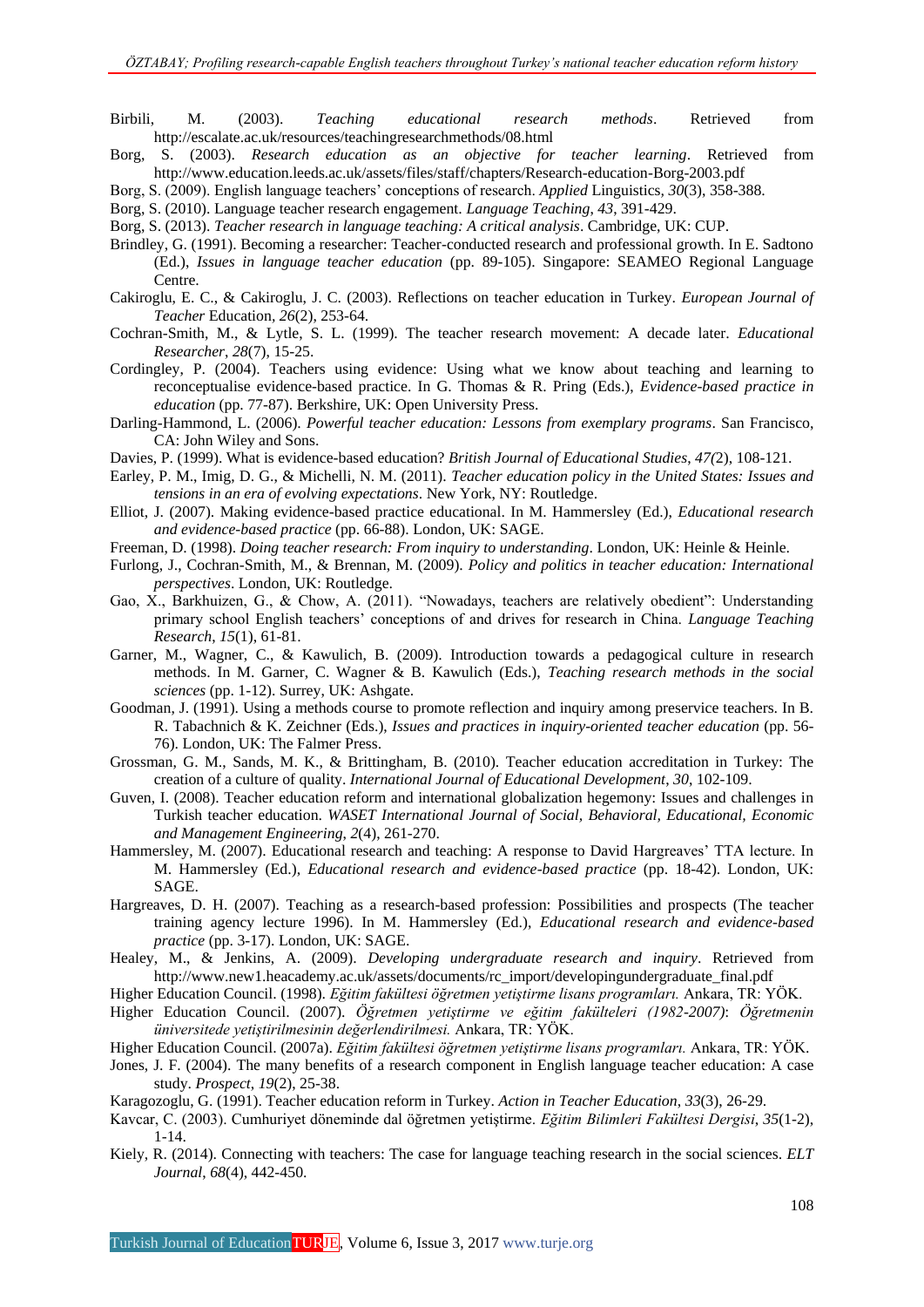- Kinkead, J. (2003). Learning through inquiry: An overview of undergraduate research. *New Directions for Teaching and* Learning, *93*, 5-17.
- Kirkgoz, Y. (2007). English language teaching in Turkey: Policy changes and their implementations. *RELC*, *38*(2), 216-228.
- Koksal, N., & Convery, A. (2013). Initial teacher education in Turkey and England: Comparing competencies and standards. *Journal of Education and Future*, *3*, 1-20.
- Kotsopoulos, D., Mueller, J., & Buzza, D. (2012). Pre-service teacher research: An early acculturation into a research disposition. *Journal of Education for* Teaching, 38(1), 21-36.
- Kucukahmet, L. (1986). Teacher education in Turkey. *European Journal of Teacher Education*, *9*(1), 33-36.
- Labaree, D. F. (2003). The peculiar problems of preparing educational researchers. *Educational Researcher*, *32*(4), 13-22.
- Lindsay, B., & Ginsburg, M. B. (1995). *The political dimension in teacher education: Comparative perspectives on policy formation, socialization and society*. New York, NY: Falmer.
- Lombard, K., & Kloppers, M. (2015). Undergraduate student teachers' views and experiences of a compulsory course in research methods. *South African Journal of Education*, *35*(1), 1-14.
- Loughran, J. (2006). *Developing a pedagogy of teacher education: Understanding teaching and learning about*  teaching. London, UK: Routledge.
- Mahalingappa, L. L., & Polat, N. (2013). English language teacher education in Turkey: Policy vs academic standards. *European Journal of Higher Education*, *3*(4), 371- 383.
- Markham, W. T. (1991). Research methods in the introductory course: To be or not to be? *Teaching Sociology*, *19*(4), 464-471.
- McBride, R. (1996). *Teacher education policy: Some issues arising from research and practice.* London, UK: Falmer.
- Munthe, E., & Rogne, M. (2015). Research based teacher education. *Teaching and Teacher Education*, *46*, 17- 24.
- Nguyen, M. H. (2013). The curriculum for English language teacher education in Australian and Vietnamese universities. *Australian Journal of Teacher Education*, *38*(11), 33-53.
- Ozcan, M. (2013). *Okulda universite: Turkiye'de ogretmen egitimini yeniden yapilandirmak icin bir model onerisi*. Istanbul, TR: TUSIAD.
- Oztabay, C. (2015). *The formally stated, observed and perceived realities of research education in initial, university-based English language teacher education in North Cyprus: A case study.* (Unpublished PhD Dissertation). University of Warwick, Coventry, United Kingdom.
- Reis-Jorge, J. (2005). Developing teachers' knowledge and skills as researchers: A conceptual framework. *Asia-Pacific Journal of Teacher Education*, *33*(3), 303-319.
- Reis-Jorge, J. (2007). Teachers' conceptions of teacher-research and self-perceptions as enquiring practitioners—A longitudinal case study. *Teaching and Teacher Education*, *23*, 402-417.
- Simsek, H., & Yildirim, A. (2001). The reform of pre-service teacher education in Turkey. In R. G. Sultana (Ed.), *Challenge and change in the Euro-Mediterranean region: Case studies in educational innovation*  (pp. 411-432). New York, NY: Peter Lang.
- Slavin, R. E. (2002). Evidence-based education policies: Transforming educational practice and research. *Educational Researcher*, *31*(7), 15-21.
- Stapleton, P. (2014). Language teaching research: Promoting a more interdisciplinary approach. *ELT Journal*, *68*(4), 432-441.
- Tabatabaei, O., & Nazem, Y. (2013). English language teachers' conceptions of research. *Theory and Practice in Language Studies*, *3*(3), 521-532.
- Toom, A., Kynaslahti, H., Krokfors, L., Jyrhama, R., Byman, R., Stenberg, K., Maaranen, K., & Kansanen, P. (2010). Experiences of a research based approach to teacher education: Suggestions for future policies. *European Journal of Education*, *45*(2), 331-344.
- Trent, J. (2012). Research engagement as identity construction: Hong Kong preservice teachers' experiences of a compulsory research project. *Teacher Development*, *16*(2), 145-160.
- Ur, P. (1998). Action research is not so easy. In K. Head (Ed.), *TDTR 3: Teachers develop teachers research*  (pp. 18-25). Whitstable, UK: IATEFL.
- van der Linden, W. (2012). *Design-based approach to introducing student teachers in conducting and using research*. Eindhoven, NL: Eindhoven University of Technology
- van der Linden, W., Bakx, A., Ros, A., Beijaard, D., & Vermeulen, M. (2012). Student teachers' development of a positive attitude towards research and research knowledge and skills. *European Journal of Teacher Education*, *35*(4), 401-419.
- Volk, K. S. (2009). Action research as a sustainable endeavor for teachers: Does initial training lead to further action? *Action Research*, *8*(3), 315-332.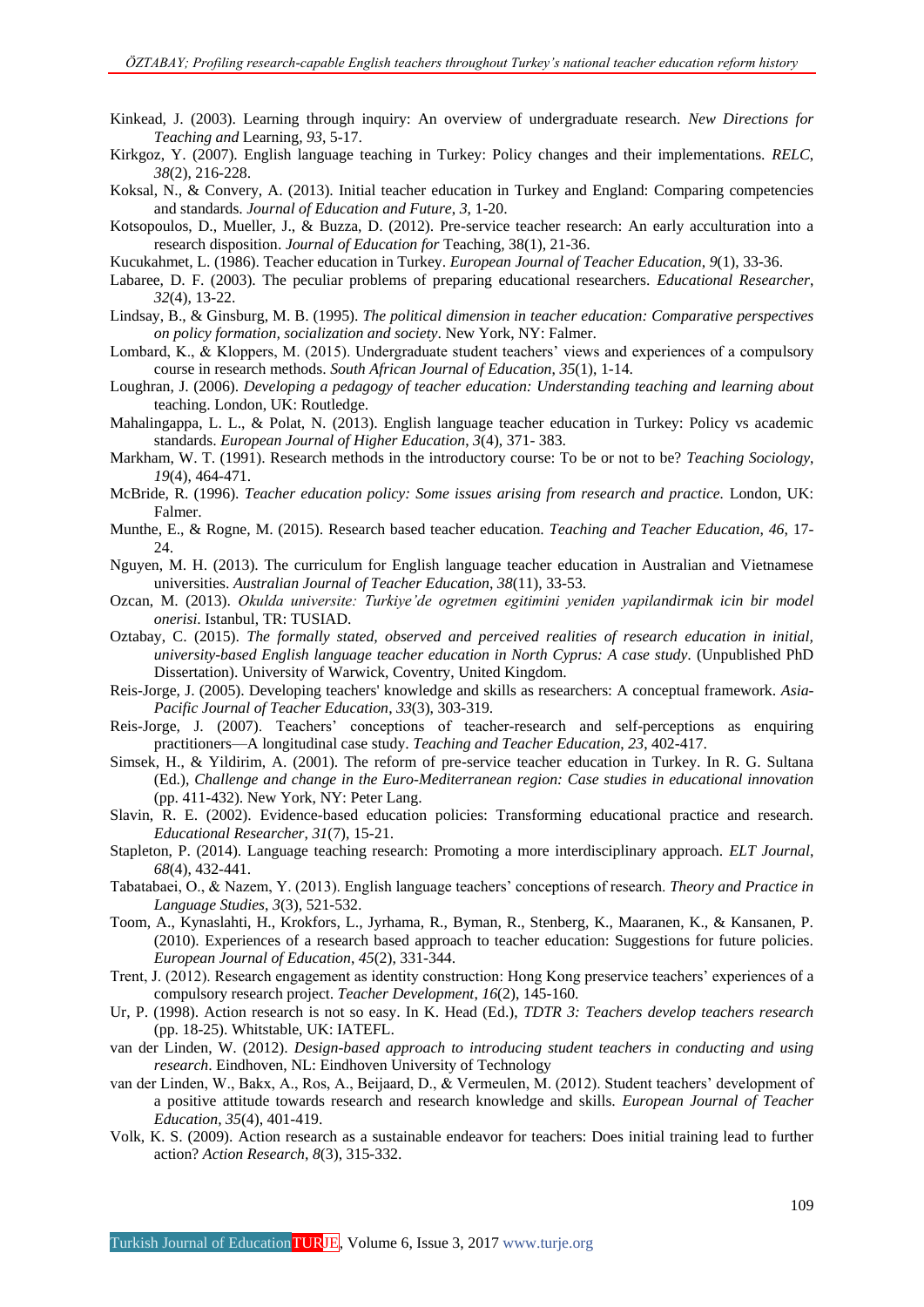- Wagner, C., & Okeke, C. (2009). Quantitative or qualitative: Ontological and epistemological choices in research methods curricula. In M. Garner, C. Wagner & B. Kawulich (Eds.), *Teaching research methods in the social sciences* (pp. 61-70). Surrey, UK: Ashgate.
- Wallace, M. (1996). Structured-reflection: The role of the professional project in training ESL teachers. In D. Freeman & J. C. Richards (Eds.), *Teacher learning in language teaching* (pp. 281-94). Cambridge, UK: CUP.
- Yuksel, I. (2012). The current developments in teacher education in Turkey on the threshold of European Union. *International Journal of Humanities and Social Science*, *2*(8), 49-56.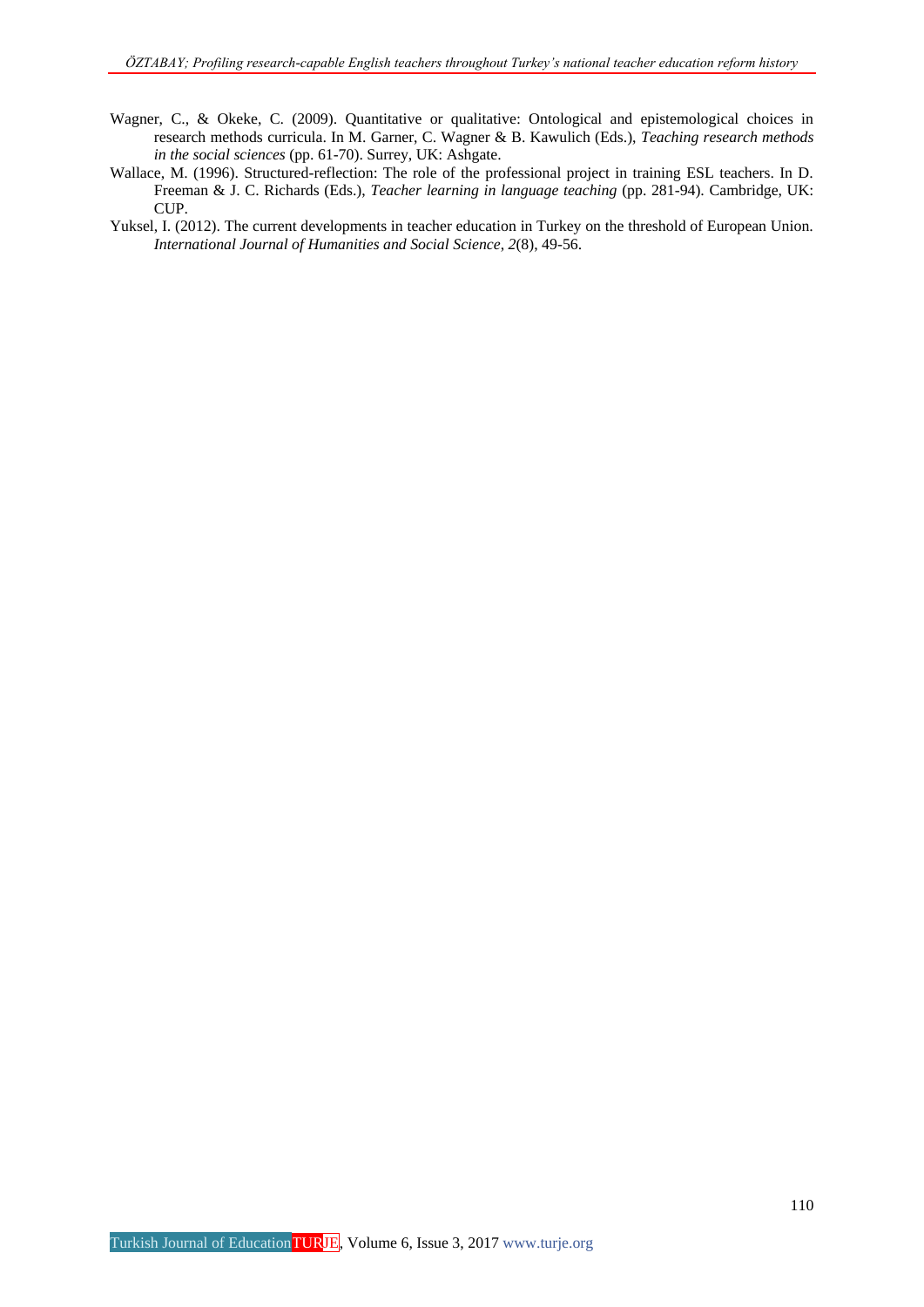# **TÜRKÇE GENİŞLETİLMİŞ ÖZET**

Günümüzde okul öğretmenlerinin profesyönel kimliklerinin doğal bir uzantısı olarak 'araştırmacı' rolünün de katıştırılması üzerine dünyanın bir çok yerinden, sayısı gün geçtikçe artan, çeşitli araştırmalar mevcuttur. Ancak bu rolün öğretmenler tarafından içtenlikle benimsenebilmesi ve araştırma gayretlerinin hakkı ile yerine getirebilmeleri için lüzum eden hazırlık ve eğitim süreçlerinin vadesi ile güçlüğü düşünüldüğünde, öğretmenlerin yalnızca hizmet sırası değil, hizmet öncesi deneyimlerinin de bu konudaki rolü önem kazanmıştır. Buna rağmen, öğretmen adaylarının, özellikle İngilizce öğretmeni adaylarının, hizmet öncesi kalifikasyon eğitimleri boyunca 'araştırma' adına – var ise – nasıl ve ne sıklıkla faal olduklarını belgeleyen çalışmaların sayıca çok az olması dikkat çekicidir. Buna ilaveten, hizmet öncesi (İngilizce) öğretmen eğitiminde araştırma faaliyetlerini kağıt üzerinde dahi olsa öngören, teşvik eden ve/veya düzenleyen herhangi bir ulusal tüzüğün varlığı, var ise sistemli bir şekilde incelenmesi konusunda yapılmış araştırmalar ise yok denecek kadar nadirdir.

Bu çalışmada, Türkiye kontekstinde üniversite merkezli hizmet öncesi öğretmen eğitimini ve reform tarihini resmi olarak belgelemek amacı ile YÖK tarafından hazırlanmış ve yayınlanmış, tarih boyunca ilgili tüzüklerin özetlenip yeniden ifade edildiği dokümanlar analiz edilmiş, 'araştırma eğitimi' (*research education*) olarak tanımlanan (Borg, 2003), geniş anlamda öğretmen adaylarının araştırma bilgi, beceri ve yönelimini kazanması olarak anlaşılan süreç konusunda açıkça belirtilmiş ve/veya ima yoluyla gönderme yapılmış söylemler aranmıştır. Bunu takiben, İngiliz Dili Eğitimi lisans programları özelinde, dokümanlarda beyan edilmiş, reformlar sonucunda revize edilen tüm müfredat versiyonları incelenmiş, araştırma eğitimini pratik anlamda hayata geçirmek amacı güttüğü iddia edilebilecek dersler ve bunların içerikleri irdelenmiştir.

Bu nicel yaklaşım ışığında, aşağıdaki araştırma sorularına cevaplar aranmıştır:

Türkiye YÖK tarafından üniversite merkezli hizmet öncesi öğretmen eğitiminin tarihi ve uygulanması konusunda yayınlanmış olan seçilmiş dokümanlarda 'araştırma'dan – var ise – nasıl bahsedilmiştir?

Hizmet öncesi İngiliz Dili Eğitimi lisans programının ulusal müfredat modellerinde yer alan ve açık bir ifade ile araştırma eğitimini içermesi öngörülmüş dersler hangileridir?

Seçilmiş YÖK dokümanlarındaki belgeler incelendiğinde araştırma eğitimini amaçladığı anlaşılan derslerin içerikleri öğretmen eğitimi tarihi sürecince nasıl bir gelişim göstermiştir?

Araştırmada veri kaynağı olarak YÖK'ün resmi internet sitesinde bulunan 'yayınlarımız' web bağlantı düğmesi ile erişimi sağlanan veri tabanı kullanılmıştır (http://yok.gov.tr/web/guest/yayinlar-veistatistikler). Burada mevcut 40 civarı YÖK yayınında, araştırmanın amacı gözetilerek, üniversite merkezli öğretmen eğitimi üzerine yazılmış olması özelliği taşıması aranmıştır. Bu kritere uyan üç yayın olduğu tespit edilmiş ve veri kaynağı olarak seçilip, incelenmiştir. Bu incelemede izlenen nicel prosedürde ilk adım olarak, anahtar kelime olması belirlenen 'research' (araştırma) ve çeşitli anlamdaşlarının (ör. 'investigate', 'examine', 'inquire' vs.) ana metindeki bütün kullanımları saptanmıştır. 53 olarak neticelenen bu ilk anahtar kelime kullanımı sayısı, daha sonra araştırma eğitimi tanımı ve prensipleri ile ilişkilendirilebilecek kullanımların saptanması ve ayırılması ile 12'ye düşmüştür. Bu 12 kullanımın tümü, ana metindeki ve ek dokümanlardaki kontekstleri ile birlikte (cümle veya paragraf), bu araştırmada rapor edilmiş ve yapılmış olan yazın taraması ışığında yorumlanmıştır.

Çalışmanın sonucunda Türkiye ulusal öğretmen eğitimi tarihinde araştırmada yetkin (İngilizce) öğretmenler(i) yetiştirme konusuna kayda değer bir önem verilmediği gözlemlenmiştir. İncelenen ana metinde tespit edilen sınırlı sayıdaki açıklamalar ışığında sınıf temelli eğitim araştırmalarının Türkiye'de 1997'deki öğretmen eğitimi reformu bağlamında ulusal eğitim gündemine getirildiği anlaşılmaktadır. Aynı söylemlerde bu tür araştırmaların yaygınlaştırılmasının okullarda 'daha kaliteli' eğitime zemin hazırlayacağı görüşünden de bahsedilmiştir. Bağlantılı olarak, 'çağdaş' öğretmen ve öğretmen adayı resmi anlayışının 'araştırma temelli bilgiye ulaşabilme', 'araştırma becerisine sahip olma', 'yapılmış araştırmalardan yararlanabilme' ve 'araştırma temelli bilgiyi pratikte uygulama' gibi yetkinlikler ile ilişkilendirildiği ve tanımlandığı da saptanmıştır. Bu iddialara rağmen, ek dokümanların incelenmesi sonucunda, reform tarihi boyunca neredeyse 60 dersten oluşan dört yıllık üniversite merkezli hizmet öncesi öğretmen eğitimi standart program müfredatlarında belirli bir oranda araştırma eğitimi amacı güttüğü iddia edilebilecek yalnızca iki ders (İngilizce Öğretmenliği özelinde *İleri Okuma ve Yazma Becerileri* ve *Bilimsel Araştırma Metodları*) olduğu görülmüştür. Ancak, paradoksal olarak, Markham'a (1991) göre; 'özen, kapsamlı açıklamalar, *bolca örnek ve tekrar*